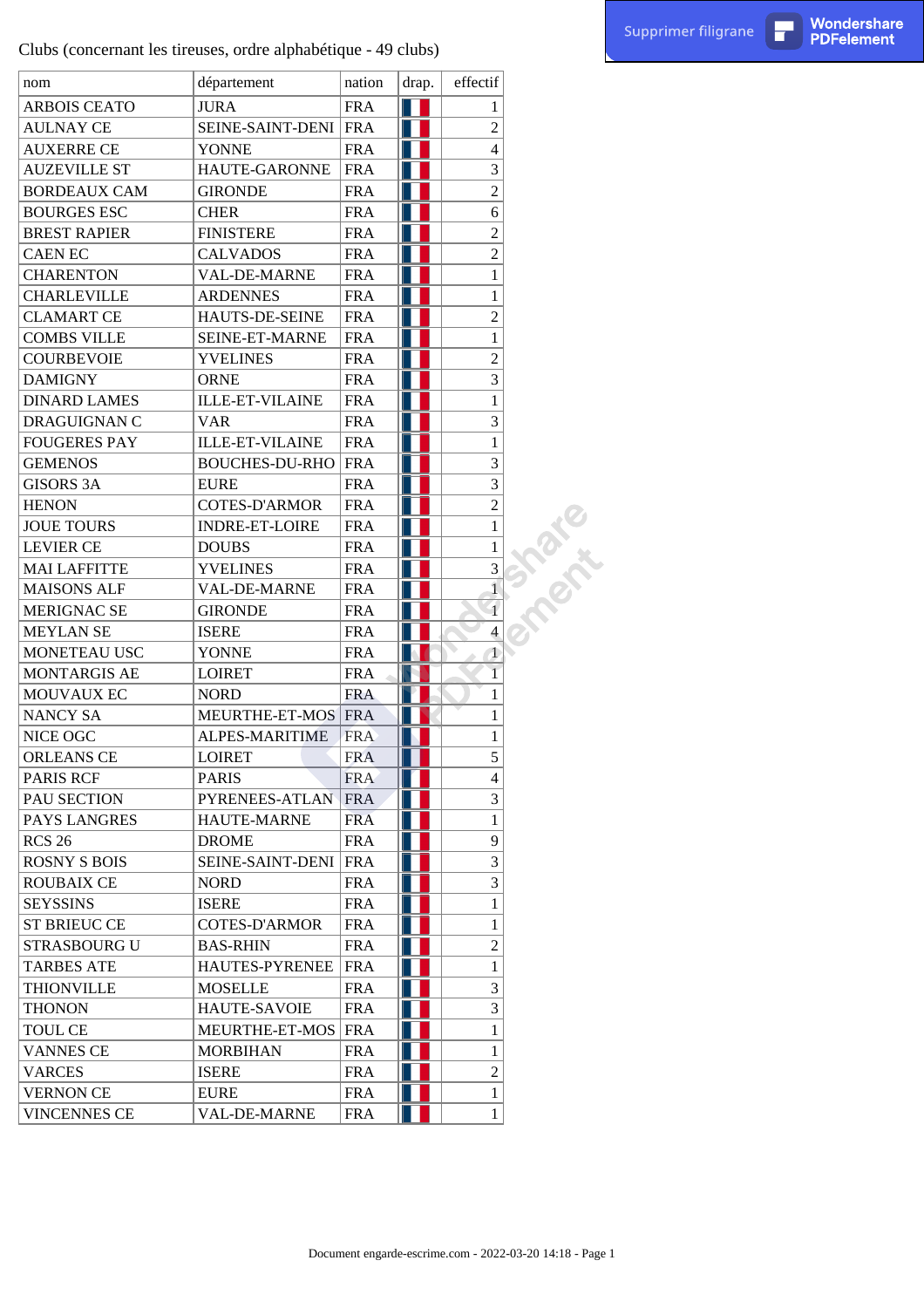Tireuses (présentes, ordre des no de série - 105 tireuses)

| rang           |      | no série nom prénom          | club                         | drapeau |                  |
|----------------|------|------------------------------|------------------------------|---------|------------------|
| $\mathbf{1}$   |      | 1001 AUZOULT Louise          | <b>CHAR</b>                  |         |                  |
| $\mathbf{1}$   |      | 1001 BABANDO Mathilde        | MAI L                        |         |                  |
| 1              |      | 1001   DELANNOY Alix         | <b>ROUB</b>                  |         |                  |
| $\mathbf{1}$   |      | 1001   FLAMENT Noemie        | <b>DINAR</b>                 |         |                  |
| 5              |      | 1005   MERCIER Constance     | PAU S                        |         |                  |
| 6              |      | 1006 TINIERE Gabrielle       | <b>MEYL</b>                  |         |                  |
| $\overline{7}$ |      | 1007   MOLL Lucille          | <b>PARIS</b>                 |         |                  |
| 8              |      | 1008 LARRIEULE Mélissa       | <b>TARB</b>                  |         |                  |
| 9              |      | 1009 BRUYAT Constance        | <b>RCS 26</b>                |         |                  |
| 10             |      | 1010 DELOUANE Maryem         | <b>THON</b>                  |         |                  |
| 11             |      | 1011   DIALLO DOMISE Th      | <b>AULN</b>                  |         |                  |
| 11             |      | 1011 ROSE Atheneane          | ORLE                         |         |                  |
| 13             |      | 1013 MARC Anna               | <b>TOUL</b>                  |         |                  |
| 14             |      | 1014 COSSY-BRAGLIA Lo        | <b>GISOR</b>                 |         |                  |
| 15             |      | 1015   BERGEZ Laïa           | PAU S                        |         |                  |
| 16             |      | 1016 VILLERET-MUSSET         | ORLE                         |         |                  |
| 17             |      | 1017 WULLUS Carmen           | <b>ROUB</b>                  |         |                  |
| 18             | 1019 | CHEVALLY Maé                 | <b>VARC</b>                  |         |                  |
| 19             |      | 1020 BUSNOT Eloïse           | <b>DAMI</b>                  |         |                  |
| 20             |      | 1021 GAZON Clothilde         | <b>ARBOI</b>                 |         |                  |
| 21             |      | 1022 WILLY BIRO SAKO         | <b>THION</b>                 |         | <b>Tralement</b> |
| 22             |      | 1023   KVISTORF-LARSEN       | <b>CHAR</b>                  |         |                  |
| 23             |      | 1024   TENAILLEAU Charlot    | <b>AUZE</b>                  |         |                  |
| 24             |      | 1025 SICARD Lucille          | <b>VANN</b>                  |         |                  |
| 25             |      | 1026   MEGA Clémence         | <b>PAYS</b>                  |         |                  |
| 26             |      | 1027   HERVAGAULT Heloi      | <b>FOUG</b>                  |         |                  |
| 27             |      | 1028 CAYRE Juliette          | <b>STRAS</b>                 |         |                  |
| 28             |      | 1029 SAUSSINE Justine        | <b>CLAM</b>                  |         |                  |
| 29             |      | 1030 REYNEN Mathilde         | <b>DAMI</b>                  |         |                  |
| 30             |      | 1031 BOUCHET Maëlle          |                              |         |                  |
| 31             |      | 1032 GUIGNAUD Lilou          | <b>RCS 26</b>                |         |                  |
| 32             |      | 1033 TANCHON Eleonore        | <b>LEVIE</b><br><b>SEYSS</b> |         |                  |
| 33             |      | 1034 THOLONIAT Louise        |                              |         |                  |
|                |      |                              | <b>BOUR</b><br><b>AUZE</b>   |         |                  |
| 34             |      | 1035   MENANT-RENARD         |                              |         |                  |
| 35             |      | 1036 GRONNIER Lou            | <b>DRAG</b>                  |         |                  |
| 36             |      | $1037$ SAGAN Ines            | <b>PARIS</b>                 |         |                  |
| 37             |      | 1038   BURDUJAN-CHEMT        | <b>VINCE</b>                 |         |                  |
| 38             |      | 1039   MAHELE Jemima         | AULN                         |         |                  |
| 39             |      | 1040 MEGE Agathe             | <b>RCS 26</b>                |         |                  |
| 40             |      | 1042 BRIANT Marguerite       | <b>GEME</b>                  |         |                  |
| 41             |      | 1043 LSURGER Elsa            | THION                        |         |                  |
| 42             |      | 1045 JACOBEE Philippine      | <b>BREST</b>                 |         |                  |
| 43             |      | 1046 DABILLY Chiara          | CLAM                         |         |                  |
| 44             |      | 1047 RAVELOMANANTS           | <b>ROUB</b>                  |         |                  |
| 45             |      | 1048 RENIA Tracy Tanella     | <b>ROSN</b>                  |         |                  |
| 46             |      | 1049 ALLAIRE Marilou         | JOUE                         |         |                  |
| 47             |      | 1050 TEMPEZ Ines             | GISOR                        |         |                  |
| 48             |      | 1051   KAS Fanny-Lou         | <b>MONT</b>                  |         |                  |
| 49             |      | 1052   GAYDAMOUR Méryl       | <b>RCS 26</b>                |         |                  |
| 50             |      | 1053   LELEU Candice         | AUXE                         |         |                  |
| 51             |      | 1054 BULLIER Inès            | <b>BOUR</b>                  |         |                  |
| 52             |      | 1055   MOREAU Ellie          | <b>DAMI</b>                  |         |                  |
| 53             |      | 1056 BLOUET LERAN Jose BREST |                              |         |                  |
| 54             | 1057 | <b>BEAUGENDRE Felici</b>     | <b>NICE</b>                  |         |                  |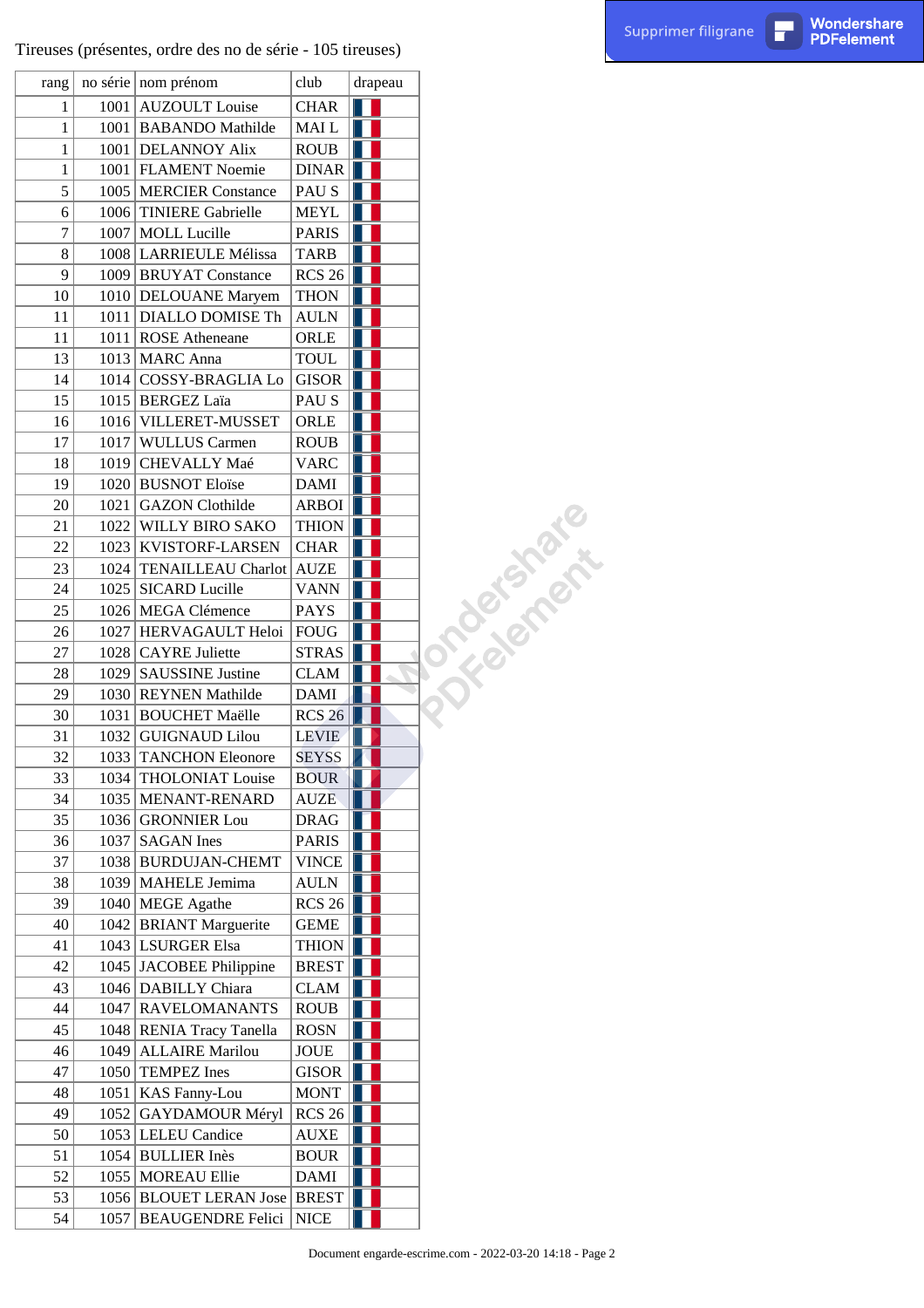$\Gamma$ 

| rang     |      | no série nom prénom                  | club                             |  | drapeau |             |
|----------|------|--------------------------------------|----------------------------------|--|---------|-------------|
| 55       |      | 1058 LUCAS Lilou                     | <b>MEYL</b>                      |  |         |             |
| 56       |      | 1059 COURT Lucie                     | ORLE                             |  |         |             |
| 57       |      | 1062 NOEL Chloé                      | <b>THION</b>                     |  |         |             |
| 58       |      | 1063 LE GOFF Iris                    | <b>THON</b>                      |  |         |             |
| 59       |      | 1064 ROBIN Emma                      | <b>MONE</b>                      |  |         |             |
| 60       |      | 1066 MENARD Heloïse                  | COMB                             |  |         |             |
| 61       |      | 1068 LE GOFF Tessa                   | <b>THON</b>                      |  |         |             |
| 62       |      | 1071   PAUGAM Rose                   | ST BRI                           |  |         |             |
| 63       |      | 1072 DAVILLERD Alix                  | <b>NANC</b>                      |  |         |             |
| 64       |      | 1073 GOULET Julie                    | <b>MERI</b>                      |  |         |             |
| 65       |      | 1074 BARATTERO Julie                 | <b>DRAG</b>                      |  |         |             |
| 66       |      | 1076 DE LA HOUPLIERE I               | PAU S                            |  |         |             |
| 67       |      | 1078 BOUVIER Romane                  | <b>AUXE</b>                      |  |         |             |
| 68       |      | 1079 NICOLAS Aurore                  | MAI L                            |  |         |             |
| 69       |      | 1081 LAGRELLE Juliette               | <b>MOUV</b>                      |  |         |             |
| 70       |      | 1083 MONTALS Lyla                    | ORLE                             |  |         |             |
| 71       |      | 1085 TENAILLEAU Océani               | <b>AUZE</b>                      |  |         |             |
| 72       | 1087 | MARENGO Yael                         | <b>VARC</b>                      |  |         |             |
| 73       |      | 1088 GUY Juliette                    | <b>CAEN</b>                      |  |         |             |
| 74       |      | 1090 TRENAUX Faustine                | <b>PARIS</b>                     |  |         | omacksmark. |
| 75       | 1091 | <b>COLINET Apolline</b>              | <b>MEYL</b>                      |  |         |             |
| 76       |      | 1093 KOVACEVIC Emma                  | <b>BOUR</b>                      |  |         |             |
| 77       |      | 1095 DEFRENNE Maëlys                 | <b>RCS 26</b>                    |  |         |             |
| 78       |      | 1098 BOUCHET Anouk                   | <b>RCS 26</b>                    |  |         |             |
| 79       |      | 1100 GAUVILLE Stella                 | <b>MEYL</b>                      |  |         |             |
| 80       |      | 1103 ROUSSEAU Liya                   | <b>STRAS</b>                     |  |         |             |
| 81       |      | 1107 TEMZI Islem                     | <b>ROSN</b>                      |  |         |             |
| 82       |      | 1111   PLANCHE CHOSSAT               | <b>BORD</b>                      |  |         |             |
| 83       |      | 1112 MARIVAIN Amelie                 | <b>HENO</b>                      |  |         |             |
| 84       |      | 1114 LAMBERT Inaya                   | <b>RCS 26</b>                    |  |         |             |
| 85       |      | 1115 CHAMPREDONDE R                  | <b>DRAG</b>                      |  |         |             |
| 86       |      | 1116 THAUVIN Nolwenn                 | <b>AUXE</b>                      |  |         |             |
|          |      |                                      |                                  |  |         |             |
| 87<br>88 | 1117 | SABATIER-PROVOS<br>1119 MICHEL Lucie | <b>AUXE</b><br>ROSN <sub>®</sub> |  |         |             |
| 89       |      | 1122 CROS Soaliah                    | <b>RCS 26</b>                    |  |         |             |
| 90       |      | 1123 GAY Loise                       |                                  |  |         |             |
|          |      |                                      | MAI L                            |  |         |             |
| 91       |      | 1126 THILLOU Lucie                   | ORLE                             |  |         |             |
| 92       |      | 1129 VIRMONT Edith                   | <b>BOUR</b>                      |  |         |             |
| 93       |      | 1130 LAYRAC Prune                    | <b>CAEN</b>                      |  |         |             |
| 94       |      | 1133 SPAAK Leïla                     | <b>RCS 26</b>                    |  |         |             |
| 95       |      | 1138   PRESTAT Maelys                | <b>BOUR</b>                      |  |         |             |
| 96       |      | 1140 PARIS Clarie                    | <b>VERN</b>                      |  |         |             |
| 97       |      | 1142 NAHUET Cassandra                | <b>HENO</b>                      |  |         |             |
| 98       |      | 1147 DOREE Jeanne                    | MAIS                             |  |         |             |
| 99       |      | <b>BLAINEAU Clara</b>                | <b>GEME</b>                      |  |         |             |
| 99       |      | <b>BOUTHORS</b> Ester                | <b>BOUR</b>                      |  |         |             |
| 99       |      | <b>DEGROS</b> Louise                 | <b>GISOR</b>                     |  |         |             |
| 99       |      | <b>ECHALIER Inès</b>                 | <b>COUR</b>                      |  |         |             |
| 99       |      | <b>LESNE Yseult</b>                  | <b>BORD</b>                      |  |         |             |
| 99       |      | PLOURDE Clémence                     | <b>COUR</b>                      |  |         |             |
| 99       |      | <b>TILEK Lily</b>                    | <b>GEME</b>                      |  |         |             |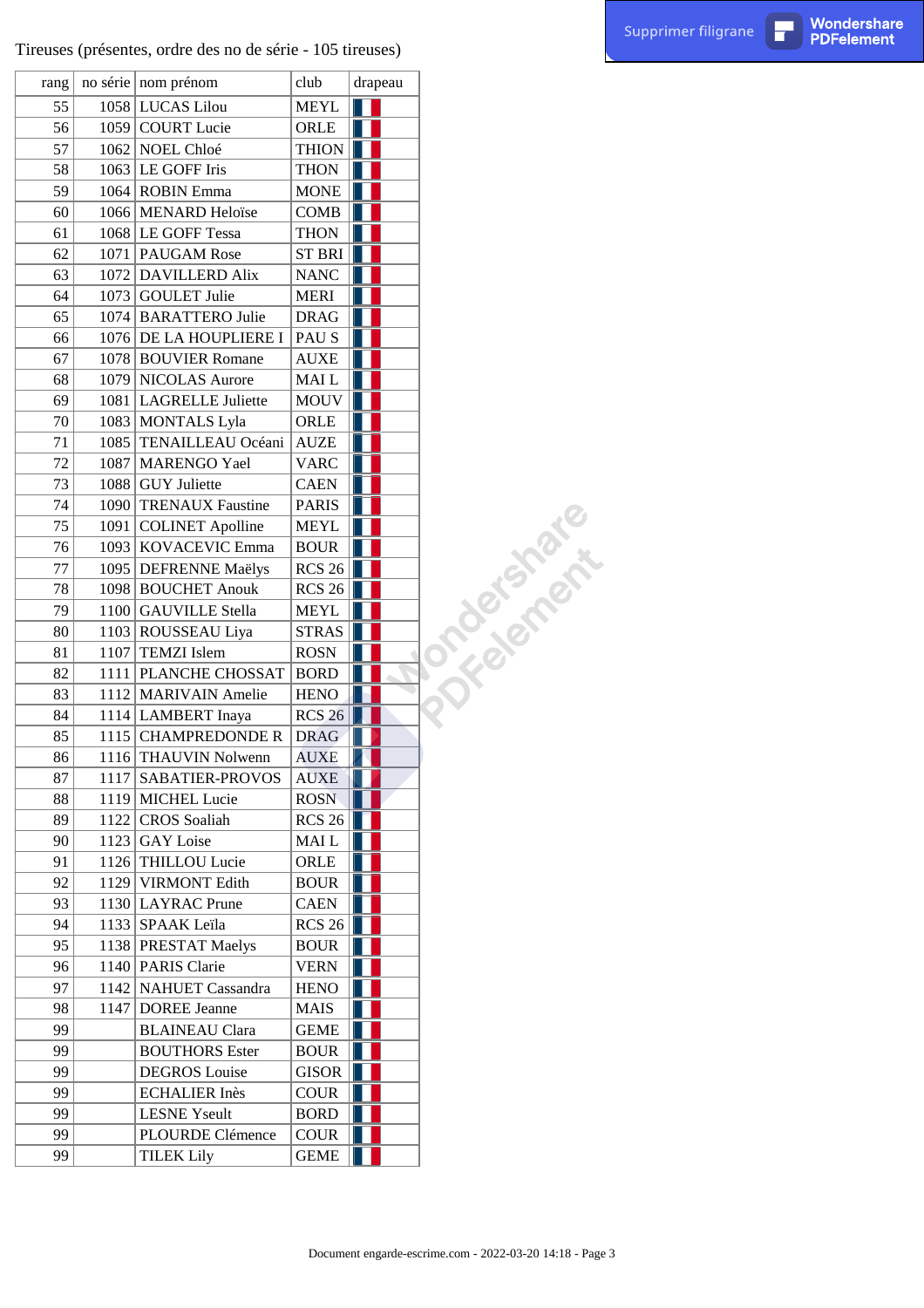Wondershare<br>PDFelement

# Poule No 1 9:00 Piste 1

| Poules, tour No 1                                                |                              |                                                                                                                                                                                      |                |                         |              | Supprimer filigrane  | П | Wondershare<br><b>PDFelement</b> |
|------------------------------------------------------------------|------------------------------|--------------------------------------------------------------------------------------------------------------------------------------------------------------------------------------|----------------|-------------------------|--------------|----------------------|---|----------------------------------|
|                                                                  |                              |                                                                                                                                                                                      |                |                         |              |                      |   |                                  |
| Poule No 1<br>$9:00$ Piste 1                                     |                              | Arbitre: RIFKIS Margaux GEMENOS, LAURENT Clara ROUBAIX CE                                                                                                                            | V/M            |                         | TD           |                      |   |                                  |
| <b>MENARD Heloïse</b>                                            | <b>COMB</b>                  | 3<br>V<br> V <br> V <br>$\boldsymbol{0}$<br>V                                                                                                                                        | 0.667          | ind.<br>6               | 23           | rg<br>$\overline{c}$ |   |                                  |
| <b>THILLOU Lucie</b>                                             | ORLE                         | $\overline{2}$<br>$\boldsymbol{0}$<br>٠<br>$\boldsymbol{0}$<br>V<br>$\overline{4}$<br>1                                                                                              | 0.167          | $-17$                   | 12           | $\boldsymbol{7}$     |   |                                  |
| <b>FLAMENT</b> Noemie                                            | DINAR                        | $\mathbf V$<br>V<br>V <sub>1</sub><br>V<br>V<br>V                                                                                                                                    | 1.000          | 23                      | 30           | $\mathbf{1}$         |   |                                  |
| <b>GAY</b> Loise                                                 | MAI L                        | $\mathbf{1}$<br>$\overline{4}$<br>$\overline{0}$<br>V<br>3<br>$\mathbf{1}$                                                                                                           | 0.167          | $-14$                   | 14           | 6                    |   |                                  |
| <b>GUIGNAUD Lilou</b>                                            | <b>LEVIE</b>                 | $\overline{4}$<br>$\mathbf V$<br> V <br>$\sqrt{2}$<br>$V$ $\Box$<br>1                                                                                                                | 0.500          | $\overline{4}$          | 22           | 3                    |   |                                  |
| <b>BOUCHET Maëlle</b><br><b>DAVILLERD Alix</b>                   | RCS26<br><b>NANC</b>         | 3 <br>V<br>$\mathbf V$<br> V <br>$\boldsymbol{0}$<br>1<br>h.<br>$\mathbf V$<br>3<br>V<br>$\sqrt{2}$<br>V<br>3                                                                        | 0.500<br>0.500 | $-4$<br>2               | 19<br>23     | 5<br>4               |   |                                  |
| Poule No 2 9:00 Piste 4                                          |                              |                                                                                                                                                                                      |                |                         |              |                      |   |                                  |
| Arbitre: GIRAULT Elias ORLEANS CE                                |                              |                                                                                                                                                                                      |                |                         |              |                      |   |                                  |
|                                                                  |                              |                                                                                                                                                                                      | V/M            | ind.                    | TD           | rg                   |   |                                  |
| <b>ROBIN Emma</b>                                                | <b>MONE</b>                  | 3 <br>$\mathfrak{Z}$<br>$\boldsymbol{0}$<br>$\boldsymbol{0}$<br>$\mathbf{1}$<br>$\mathbf{1}$                                                                                         | 0.000          | $-22$                   | 8            | $\tau$               |   |                                  |
| <b>REYNEN</b> Mathilde<br><b>AUZOULT</b> Louise                  | <b>DAMI</b>                  | $\overline{V}$<br>V<br>V<br> V <br>٠<br>1<br>1<br>$\ensuremath{\mathsf{V}}$<br>$\mathbf V$<br>$\mathbf{V}$<br>a s<br>V<br>V<br>V                                                     | 0.667          | 5<br>22                 | 22           | $\mathfrak{Z}$       |   |                                  |
| <b>PAUGAM Rose</b>                                               | <b>CHAR</b><br><b>ST BRI</b> | $\mathbf V$<br>$\mathbf V$<br>$\boldsymbol{0}$<br>$\boldsymbol{0}$<br>$\overline{c}$<br>4                                                                                            | 1.000<br>0.333 | $-11$                   | 30<br>16     | $\mathbf{1}$<br>6    |   |                                  |
| <b>TANCHON Eleonore</b>                                          | <b>SEYSS</b>                 | $\mathbf V$<br>V<br>$\sqrt{2}$<br>V<br>$\mathbf V$<br>V                                                                                                                              | 0.833          | 12                      | 27           | $\overline{2}$       |   |                                  |
| <b>VIRMONT Edith</b>                                             | <b>BOUR</b>                  | $\mathfrak{2}$<br>$\mathfrak{2}$<br>V<br>3<br>V<br>$\overline{4}$                                                                                                                    | 0.333          | $-4$                    | 21           | 5                    |   |                                  |
| <b>MICHEL Lucie</b>                                              | <b>ROSN</b>                  | 3<br>V<br>3<br>-1<br>$\overline{4}$<br>V                                                                                                                                             | 0.333          | $-2$                    | 21           | $\overline{4}$       |   |                                  |
|                                                                  |                              |                                                                                                                                                                                      |                |                         |              |                      |   |                                  |
| Poule No 3 9:00 Piste 7<br>Arbitre: DRAPIER Sebastien ORLEANS CE |                              |                                                                                                                                                                                      |                |                         |              |                      |   |                                  |
|                                                                  |                              |                                                                                                                                                                                      | $V\!/\!M$      | ind.                    | TD           | rg                   |   |                                  |
| <b>CROS</b> Soaliah                                              | RCS26                        | $\boldsymbol{0}$<br>V<br>$\mathbf{V}$<br> V <br>$\mathbf{1}$<br>$\mathbf{1}$                                                                                                         | 0.500          | $-6$                    | 17           | 5                    |   |                                  |
| <b>DELANNOY Alix</b>                                             | <b>ROUB</b>                  | V<br>V<br> V <br>V<br>V<br> V <br>a s                                                                                                                                                | 1.000          | 28                      | 30           | $\mathbf{1}$         |   |                                  |
| <b>LAYRAC</b> Prune                                              | <b>CAEN</b>                  | $\overline{4}$<br>$\mathcal{L}_{\mathcal{A}}$<br> 0 <br> V <br>$\bf{0}$<br>$\boldsymbol{0}$<br>$\mathbf{1}$                                                                          | 0.167          | $-16$                   | 10           | 6                    |   |                                  |
| <b>SAUSSINE Justine</b>                                          | <b>CLAM</b>                  | V <br>$\mathbf V$<br>V<br>$\mathfrak{Z}$<br>$\mathbf{1}$<br>٠<br> V                                                                                                                  | 0.667          | 8                       | 24           | $\boldsymbol{2}$     |   |                                  |
| NOEL Chloé                                                       | <b>THION</b>                 | V<br>V <sub>l</sub><br>$\mathfrak{Z}$<br>$\overline{4}$<br>$\mathbf{V}$<br>$\mathbf{1}$                                                                                              | 0.500          | 5                       | 23           | $\overline{4}$       |   |                                  |
| <b>LE GOFF Tessa</b><br><b>THOLONIAT Louise</b>                  | <b>THON</b><br><b>BOUR</b>   | $\overline{c}$<br>$\mathbf{1}$<br>$\mathbf{1}$<br>$\overline{c}$<br>$\mathbf{1}$<br>$\boldsymbol{0}$<br>N<br>V<br>$ V $ $ V $<br>$\overline{V}$<br>$\overline{0}$<br>$\sqrt{2}$<br>1 | 0.000<br>0.667 | $-23$<br>$\overline{4}$ | $\tau$<br>21 | $\tau$<br>3          |   |                                  |
|                                                                  |                              |                                                                                                                                                                                      |                |                         |              |                      |   |                                  |
| Poule No 4 9:00 Piste 11                                         |                              |                                                                                                                                                                                      |                |                         |              |                      |   |                                  |
| Arbitre: CRAS Mateo BREST RAPIER                                 |                              |                                                                                                                                                                                      |                |                         |              |                      |   |                                  |
| SABATIER-PROVOST                                                 | <b>AUXE</b>                  | $\overline{0}$<br>$\sqrt{2}$<br>3 <br>$\boldsymbol{0}$<br>$\mathbf{1}$<br>1                                                                                                          | V/M<br>0.000   | ind.<br>$-23$           | TD<br>7      | rg<br>$\tau$         |   |                                  |
| <b>CAYRE Juliette</b>                                            | <b>STRAS</b>                 | $\mathbf{V}$<br>V<br>V<br>V<br>V<br>٠<br>$\overline{4}$                                                                                                                              | 0.833          | 19                      | 29           | $\boldsymbol{2}$     |   |                                  |
| SPAAK Leïla                                                      | RCS26                        | V<br>3<br>3<br>$\boldsymbol{0}$<br>$\overline{0}$<br>$\overline{0}$                                                                                                                  | 0.167          | $-16$                   | 11           | 6                    |   |                                  |
| MENANT-RENARD Le                                                 | <b>AUZE</b>                  | $\mathbf V$<br>$\mathbf V$<br>$\overline{2}$<br> V <br>4                                                                                                                             | 0.500          | 2                       | 22           | 3                    |   |                                  |
| <b>BABANDO</b> Mathilde                                          | MAI L                        | V<br> V <br>V<br>V<br>V<br>V                                                                                                                                                         | 1.000          | 20                      | 30           | 1                    |   |                                  |
| <b>GOULET Julie</b>                                              | <b>MERI</b>                  | 3<br>V<br> V <br> V <br>$\overline{2}$<br>-1                                                                                                                                         | 0.500          | -1                      | 21           | 4                    |   |                                  |
| LE GOFF Iris                                                     | <b>THON</b>                  | V<br>$\left 2\right $<br>V<br>$\boldsymbol{0}$<br>V<br>-1<br><b>College</b>                                                                                                          | 0.500          | $-3$                    | 18           | 5                    |   |                                  |
| Poule No $5\quad 9:00$ Piste 15                                  |                              |                                                                                                                                                                                      |                |                         |              |                      |   |                                  |
| Arbitre: LAHON-LABORDE Elsa JOUE TOURS                           |                              |                                                                                                                                                                                      |                |                         |              |                      |   |                                  |
|                                                                  |                              |                                                                                                                                                                                      | V/M            | ind.                    | TD           | rg                   |   |                                  |
| <b>MERCIER Constance</b>                                         | PAU S                        | V<br>V<br>V<br>V<br>V<br>V                                                                                                                                                           | 1.000          | 26                      | 30           | 1                    |   |                                  |
| <b>LUCAS</b> Lilou                                               | <b>MEYL</b>                  | П<br>V<br>V<br>V<br>$\mathbf{1}$<br>4                                                                                                                                                | 0.667          | -1                      | 25           | $\mathfrak{Z}$       |   |                                  |
| <b>PRESTAT Maelys</b><br><b>BOUVIER Romane</b>                   | <b>BOUR</b><br><b>AUXE</b>   | $\mathbf V$<br>V<br>$\mathbf{1}$<br>$\overline{4}$<br>$\overline{4}$<br>$\Omega$<br>$\mathbf V$<br>$\boldsymbol{0}$<br>V<br>$\overline{4}$<br>2<br>$\theta$                          | 0.333<br>0.333 | $-5$<br>$-8$            | 19<br>16     | 5<br>6               |   |                                  |
| <b>HERVAGAULT Heloise</b>                                        | <b>FOUG</b>                  | $\sqrt{2}$<br>V<br>V<br>V<br>V<br>V                                                                                                                                                  | 0.833          | 12                      | 27           | $\sqrt{2}$           |   |                                  |
| <b>GRONNIER Lou</b>                                              | <b>DRAG</b>                  | V<br>$\overline{0}$<br>2<br>$\overline{4}$<br>V<br>$\overline{4}$                                                                                                                    | 0.333          | $-1$                    | 20           | $\overline{4}$       |   |                                  |
| <b>TEMZI</b> Islem                                               | <b>ROSN</b>                  | ×.<br>$\overline{0}$<br>$\overline{4}$<br>$\overline{0}$<br> 0 <br>$\overline{0}$<br>-1                                                                                              | 0.000          | $-25$                   | 5            | $\tau$               |   |                                  |
|                                                                  |                              |                                                                                                                                                                                      |                |                         |              |                      |   |                                  |
|                                                                  |                              |                                                                                                                                                                                      |                |                         |              |                      |   |                                  |
|                                                                  |                              |                                                                                                                                                                                      |                |                         |              |                      |   |                                  |
|                                                                  |                              |                                                                                                                                                                                      |                |                         |              |                      |   |                                  |
|                                                                  |                              |                                                                                                                                                                                      |                |                         |              |                      |   |                                  |
|                                                                  |                              | Document engarde-escrime.com - 2022-03-20 14:18 - Page 4                                                                                                                             |                |                         |              |                      |   |                                  |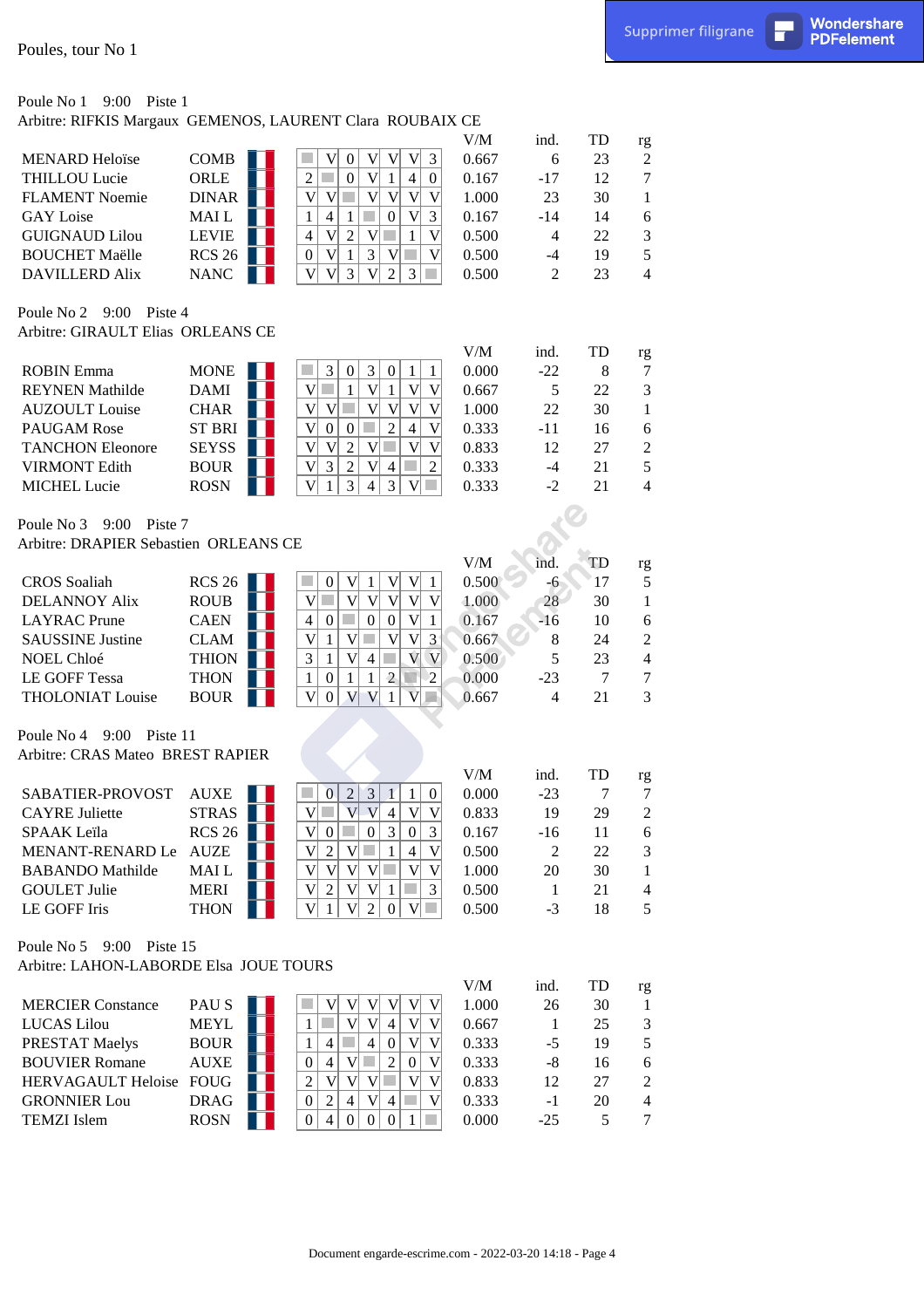### Poule No 6 9:00 Piste 16 Arbitre: WINANDY-PROUST Nathaël JOUE TOURS

| Poules, tour No 1                                                             |                     |                                                                                                                                                                |                |                  |          | Supprimer filigrane              | П | Wondershare<br><b>PDFelement</b> |
|-------------------------------------------------------------------------------|---------------------|----------------------------------------------------------------------------------------------------------------------------------------------------------------|----------------|------------------|----------|----------------------------------|---|----------------------------------|
| Poule No $6\quad 9:00$ Piste 16<br>Arbitre: WINANDY-PROUST Nathaël JOUE TOURS |                     |                                                                                                                                                                |                |                  |          |                                  |   |                                  |
|                                                                               |                     |                                                                                                                                                                | V/M            | ind.             | TD       | rg                               |   |                                  |
| <b>COURT</b> Lucie                                                            | ORLE                | $\sqrt{2}$<br>V<br>V<br>V<br>V<br>V                                                                                                                            | 0.833          | 15               | 27       | 1                                |   |                                  |
| <b>SAGAN</b> Ines                                                             | <b>PARIS</b>        | $\mathfrak{Z}$<br>$\overline{4}$<br>V<br><b>College</b><br>V<br>V<br>V                                                                                         | 0.667          | 8                | 27       | 3                                |   |                                  |
| <b>TINIERE Gabrielle</b>                                                      | <b>MEYL</b>         | V<br>V<br>$\mathbf{1}$<br>×<br>V<br>V<br>V                                                                                                                     | 0.833          | 13               | 26       | $\mathfrak{2}$                   |   |                                  |
| <b>LAMBERT</b> Inaya                                                          | RCS26               | $\boldsymbol{0}$<br>$\boldsymbol{2}$<br>$\mathfrak{Z}$<br>$\mathbf{1}$<br>V<br>$\mathbf V$                                                                     | 0.333          | $-9$             | 16       | 5                                |   |                                  |
| <b>MEGA Clémence</b>                                                          | <b>PAYS</b>         | $\overline{\mathsf{V}}$<br>$V$ $\Box$<br>$\overline{4}$<br> 0 <br>V<br>V                                                                                       | 0.667          | 7                | 24       | $\overline{4}$                   |   |                                  |
| <b>BARATTERO Julie</b>                                                        | <b>DRAG</b>         | $\mathfrak{Z}$<br>$\mathfrak{Z}$<br>$\mathbf{1}$<br>$\mathbf V$<br>1<br>$\overline{0}$<br>M.                                                                   | 0.167          | $-13$            | 13       | 6                                |   |                                  |
| PARIS Clarie                                                                  | <b>VERN</b>         | $\overline{2}$<br>$\overline{2}$<br>$\mathfrak{2}$<br>$\mathbf{1}$<br>1<br>1                                                                                   | 0.000          | $-21$            | 9        | $\overline{7}$                   |   |                                  |
| Poule No 7 9:00 Piste 17                                                      |                     | Arbitre: HEBRA Noah TARBES ATE, BESNARDEAU Clémence CAEN EC                                                                                                    |                |                  |          |                                  |   |                                  |
|                                                                               |                     |                                                                                                                                                                | V/M            | ind.             | TD       | rg                               |   |                                  |
| TENAILLEAU Charlotte AUZE                                                     |                     | V <br> V <br>$\mathbf V$<br> V <br>V<br>$\mathbf{1}$                                                                                                           | 0.833          | 12               | 26       | $\mathfrak{2}$                   |   |                                  |
| <b>MEGE</b> Agathe                                                            | RCS26               | V<br>$\overline{V}$<br>$\mathbf{1}$<br>$\mathbf{1}$<br>$\mathbf{1}$                                                                                            | 0.333          | $-12$            | 14       | $\sqrt{5}$                       |   |                                  |
| <b>CHAMPREDONDE Ros DRAG</b>                                                  |                     | 3<br>V<br>V<br>$\boldsymbol{0}$<br>$\mathbf{1}$<br>$\boldsymbol{0}$                                                                                            | 0.333          | $-9$             | 14       | $\overline{4}$                   |   |                                  |
| <b>BLOUET LERAN Josep</b>                                                     | <b>BREST</b>        | V<br>$\boldsymbol{2}$<br>$\overline{0}$<br>$\overline{2}$<br>V<br>$\boldsymbol{0}$                                                                             | 0.333          | $-12$            | 14       | 5                                |   |                                  |
| <b>DOREE Jeanne</b>                                                           | <b>MAIS</b>         | $\mathfrak{Z}$<br> V <br>$\sqrt{2}$<br>$\mathfrak{Z}$<br>3<br>$\mathbf{1}$                                                                                     | 0.167          | $-9$             | 17       | $\tau$                           |   |                                  |
| <b>MOLL</b> Lucille                                                           | <b>PARIS</b>        | 3<br>V<br> V <br> V <br>V<br>V<br><b>COL</b>                                                                                                                   | 0.833          | 20               | 28       | $\mathbf{1}$                     |   |                                  |
| DE LA HOUPLIERE Isa PAU S                                                     |                     | 4<br>$\overline{4}$<br>V<br>V<br>V<br>V<br><b>College</b>                                                                                                      | 0.667          | 10               | 28       | 3                                |   |                                  |
| Poule No 8 9:00 Piste 18<br>Arbitre: GUINEBERT Caroline PARIS RCF             |                     |                                                                                                                                                                |                |                  |          |                                  |   |                                  |
|                                                                               |                     |                                                                                                                                                                | $V\!/\!M$      | ind.             | TD       | rg                               |   |                                  |
| <b>BURDUJAN-CHEMTO</b>                                                        | <b>VINCE</b>        | $\mathfrak{Z}$<br>V<br>V<br> V <br> V <br>$\mathbf{1}$                                                                                                         | 0.667          |                  | 24       | $\overline{c}$                   |   |                                  |
| <b>DEGROS</b> Louise                                                          | <b>GISOR</b>        | V <br>V<br> 0 <br>$\overline{3}$<br> 0 <br><b>College</b><br>$\overline{4}$                                                                                    | 0.333          |                  | 17       | 6                                |   |                                  |
| <b>LAGRELLE Juliette</b>                                                      | <b>MOUV</b>         | V<br>$\mathbf V$<br>$\mathfrak{Z}$<br>$\mathcal{C}^{\mathcal{A}}$<br>$\mathfrak{Z}$<br>$\mathfrak{Z}$<br>$\mathbf{1}$                                          | 0.333          | $-4$             | 20       | $\sqrt{5}$                       |   |                                  |
| <b>LARRIEULE Mélissa</b>                                                      | <b>TARB</b>         | V<br>V <sub>l</sub><br>V<br> V <br>$\overline{4}$<br> V <br><b>COL</b>                                                                                         | 0.833          | 20               | 29       | $\mathbf{1}$                     |   |                                  |
| <b>BOUCHET Anouk</b>                                                          | RCS26               | $\mathfrak{Z}$<br>$\overline{4}$<br>$\mathbf{1}$<br>$\overline{0}$<br>1<br>-1                                                                                  | 0.000          | $-20$            | 10       | $\tau$                           |   |                                  |
| <b>SICARD Lucille</b>                                                         | <b>VANN</b>         | V <br>V<br>$\overline{2}$<br> V <br>V<br>$\mathbf{V}$<br>$\mathbf{1}$                                                                                          | 0.667          | $-2$             | 23       | $\overline{4}$                   |   |                                  |
| <b>BEAUGENDRE Felicia</b>                                                     | <b>NICE</b>         | $\overline{2}$<br>$\mathbf{V}$<br>V<br>V<br>V<br>4<br>$\sqrt{2}$                                                                                               | 0.667          | 6                | 26       | 3                                |   |                                  |
| Poule No 9 9:00 Piste 19                                                      |                     |                                                                                                                                                                |                |                  |          |                                  |   |                                  |
| Arbitre: RISCH RIFFARTH Benoit TARBES ATE                                     |                     |                                                                                                                                                                |                |                  |          |                                  |   |                                  |
|                                                                               |                     |                                                                                                                                                                | V/M            | ind.             | TD       | rg                               |   |                                  |
| KVISTORF-LARSEN A CHAR                                                        |                     | X <sub>l</sub><br> V <br>V V <br> V <br>V                                                                                                                      | 1.000          | 22               | 25       | 1                                |   |                                  |
| <b>BRIANT</b> Marguerite                                                      | <b>GEME</b>         | A <br>×<br> A <br> A <br> A <br>$\mathbf{A}$<br>A                                                                                                              | <b>DNF</b>     |                  |          |                                  |   |                                  |
| <b>MOREAU Ellie</b>                                                           | <b>DAMI</b>         | V <br>$\mathbf{X}$<br>V<br>$\mathbf V$<br>$\mathbf{1}$<br><b>College</b><br>$\overline{2}$                                                                     | 0.600          | $\boldsymbol{0}$ | 18       | 3                                |   |                                  |
| <b>THAUVIN Nolwenn</b>                                                        | <b>AUXE</b><br>ORLE | $\mathbf{X}$<br>$\overline{0}$<br>$\mathfrak{2}$<br>$\mathbf V$<br>$\overline{4}$<br>1<br>$\mathbf{X}$<br>$\overline{0}$<br>$\vert 4 \vert$<br> V <br>V<br>a s | 0.200<br>0.400 | $-10$<br>$-5$    | 12       | 5                                |   |                                  |
| <b>MONTALS</b> Lyla<br><b>BRUYAT Constance</b>                                | RCS26               | $\boldsymbol{0}$<br>$\boldsymbol{2}$<br>$\mathbf{X}$<br> V <br>V V<br>V<br>$\sim$                                                                              | 0.800          | 10               | 14<br>22 | $\overline{4}$<br>$\mathfrak{2}$ |   |                                  |
| <b>NAHUET Cassandra</b>                                                       | <b>HENO</b>         | 0 <br>X 0 <br>$\vert$ 2<br>$\overline{2}$<br>4                                                                                                                 | 0.000          | $-17$            | 8        | 6                                |   |                                  |
|                                                                               |                     |                                                                                                                                                                |                |                  |          |                                  |   |                                  |
| Poule No 10 9:00 Piste 20<br>Arbitre: CHAPUIS Alban PARIS USM                 |                     |                                                                                                                                                                |                |                  |          |                                  |   |                                  |
|                                                                               |                     |                                                                                                                                                                | V/M            | ind.             | TD       | rg                               |   |                                  |
| <b>MAHELE Jemima</b>                                                          | <b>AULN</b>         | V<br>V<br>V<br>$\boldsymbol{0}$<br><sub>V</sub><br>4                                                                                                           | 0.667          | 3                | 24       | $\mathfrak{Z}$                   |   |                                  |
| WILLY BIRO SAKO Da THION                                                      |                     | H.<br>$\overline{2}$<br>V<br>V<br>$\overline{4}$<br>V<br>V                                                                                                     | 0.667          | $\tau$           | 26       | $\sqrt{2}$                       |   |                                  |
| <b>DELOUANE</b> Maryem                                                        | <b>THON</b>         | V<br> V <br>V<br>V<br>V<br>V                                                                                                                                   | 1.000          | 24               | 30       | $\mathbf{1}$                     |   |                                  |
| <b>LELEU</b> Candice                                                          | <b>AUXE</b>         | $\boldsymbol{0}$<br>3<br>$\mathbf{1}$<br>$\mathbf{1}$<br>$\boldsymbol{0}$<br>$\boldsymbol{0}$                                                                  | 0.000          | $-25$            | 5        | $\boldsymbol{7}$                 |   |                                  |
| <b>KOVACEVIC Emma</b>                                                         | <b>BOUR</b>         | $V$ $\Box$<br>2<br>$\mathbf{1}$<br>$\mathbf{1}$<br>V<br>V                                                                                                      | 0.500          | $-4$             | 19       | $\overline{4}$                   |   |                                  |
| <b>LESNE</b> Yseult                                                           | <b>BORD</b>         | $\overline{2}$<br>$\overline{4}$<br>$\overline{4}$<br>$V\vert 2$<br>V                                                                                          | 0.333          | -1               | 22       | 5                                |   |                                  |
| <b>TENAILLEAU Océanie</b>                                                     | <b>AUZE</b>         | V<br>$\mathfrak{Z}$<br>V <sub>l</sub><br>3<br>1<br>-1                                                                                                          | 0.333          | $-6$             | 18       | 6                                |   |                                  |
|                                                                               |                     |                                                                                                                                                                |                |                  |          |                                  |   |                                  |
|                                                                               |                     |                                                                                                                                                                |                |                  |          |                                  |   |                                  |
|                                                                               |                     | Document engarde-escrime.com - 2022-03-20 14:18 - Page 5                                                                                                       |                |                  |          |                                  |   |                                  |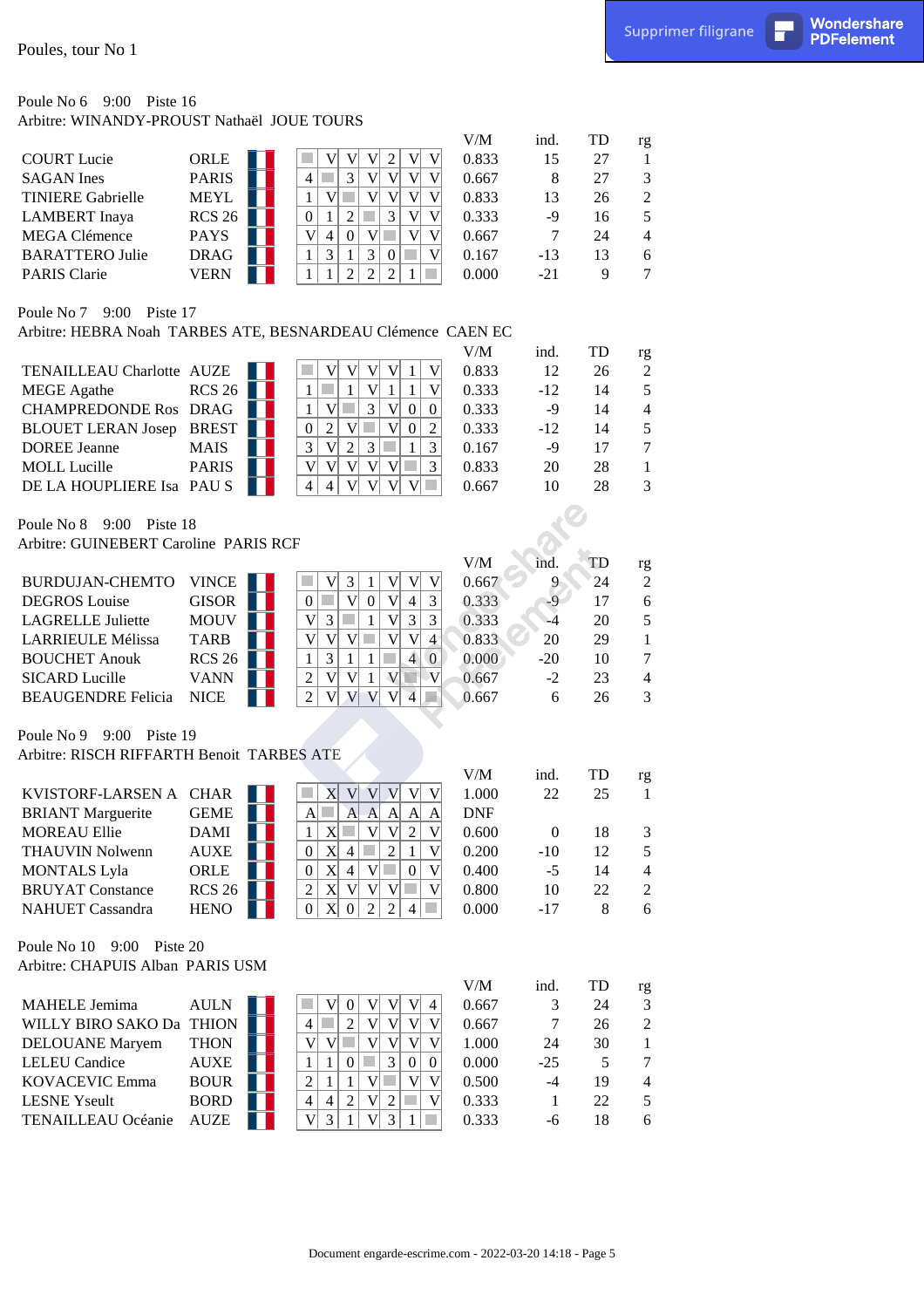Wondershare<br>PDFelement

### Poule No 11 9:00 Piste 21 Arbitre: HADDOUCHI Ilyes ORLEANS CE

|                        |              |               | V/M   | ind.   | TD | rg             |
|------------------------|--------------|---------------|-------|--------|----|----------------|
| MARENGO Yael           | <b>VARC</b>  |               | 1.000 | 18     | 30 |                |
| <b>TILEK Lily</b>      | GEME         |               | 0.000 | $-25$  |    |                |
| DIALLO DOMISE Tha      | <b>AULN</b>  | 4<br>V<br>4   | 0.667 | 16     | 28 | 2              |
| <b>GAZON</b> Clothilde | <b>ARBOI</b> | 2<br>4        | 0.500 |        | 22 | $\overline{4}$ |
| <b>BULLIER Inès</b>    | <b>BOUR</b>  | 4             | 0.667 |        | 24 | $\mathcal{F}$  |
| <b>LSURGER Elsa</b>    | <b>THION</b> | 2<br>V        | 0.500 | $-2$   | 21 | 5.             |
| <b>MARIVAIN</b> Amelie | <b>HENO</b>  | $\Omega$<br>0 | 0.167 | $-1.5$ | 12 | 6              |
|                        |              |               |       |        |    |                |

#### Poule No 12 9:00 Piste 22

|                           |               |  |   |  |   |   | V/M   | ind. |       | TD | rg             |
|---------------------------|---------------|--|---|--|---|---|-------|------|-------|----|----------------|
| <b>BUSNOT Eloïse</b>      | <b>DAMI</b>   |  |   |  |   | 4 | 0.667 |      |       | 27 | 3              |
| <b>GAYDAMOUR Méryl</b>    | <b>RCS 26</b> |  |   |  |   |   | 0.167 |      | -8    |    | 6              |
| <b>BLAINEAU Clara</b>     | GEME          |  | 3 |  | 3 |   | 0.500 |      |       | 24 | 4              |
| <b>PLANCHE CHOSSAT</b>    | <b>BORD</b>   |  |   |  | 4 |   | 0.000 |      | $-20$ | 10 | 7              |
| NICOLAS Aurore            | <b>MAIL</b>   |  |   |  |   |   | 0.833 |      |       | 25 | $\mathfrak{D}$ |
| <b>ROSE</b> Atheneane     | <b>ORLE</b>   |  |   |  |   |   | 1.000 |      | 21    | 30 |                |
| <b>JACOBEE Philippine</b> | <b>BREST</b>  |  |   |  |   |   | 0.333 |      | -9    |    | 5              |

|                        |             |  |   |   |   |          |                | V/M   | ind.  | TD | rg             |
|------------------------|-------------|--|---|---|---|----------|----------------|-------|-------|----|----------------|
| <b>GAUVILLE Stella</b> | <b>MEYL</b> |  |   |   | 4 | $\theta$ |                | 0.167 | $-13$ | 16 | 7              |
| <b>ECHALIER Inès</b>   | <b>COUR</b> |  |   |   | 2 |          |                | 0.667 | 6     | 25 | 3              |
| <b>KAS Fanny-Lou</b>   | <b>MONT</b> |  |   |   |   |          |                | 0.833 | 12    | 28 | $\overline{2}$ |
| <b>GUY Juliette</b>    | <b>CAEN</b> |  |   |   |   |          |                | 0.333 | $-12$ | 14 | 5              |
| <b>MARC</b> Anna       | <b>TOUL</b> |  |   |   |   |          | $\overline{4}$ | 0.500 |       | 23 | $\overline{4}$ |
| <b>CHEVALLY Maé</b>    | VARC        |  |   | 4 |   |          |                | 0.833 | 16    | 29 |                |
| <b>DABILLY</b> Chiara  | CLAM        |  | 4 |   |   |          |                | .167  | $-10$ | 19 | 6              |

| Poules, tour No 1                                            |                            |                                                                                                                                |                |            |          | Supprimer filigrane      | П | Wondershare<br><b>PDFelement</b> |
|--------------------------------------------------------------|----------------------------|--------------------------------------------------------------------------------------------------------------------------------|----------------|------------|----------|--------------------------|---|----------------------------------|
| Poule No 11 9:00 Piste 21                                    |                            |                                                                                                                                |                |            |          |                          |   |                                  |
| Arbitre: HADDOUCHI Ilyes ORLEANS CE                          |                            |                                                                                                                                | V/M            | ind.       | TD       | rg                       |   |                                  |
| <b>MARENGO Yael</b>                                          | <b>VARC</b>                | $\mathbf{V}$<br> V <br> V <br> V <br>V<br>V                                                                                    | 1.000          | 18         | 30       | $\mathbf{1}$             |   |                                  |
| <b>TILEK Lily</b>                                            | <b>GEME</b>                | $\mathbf{2}$<br>$\overline{c}$<br>$\boldsymbol{0}$<br>٠<br> 0 <br>$\overline{0}$<br>1                                          | 0.000          | $-25$      | 5        | 7                        |   |                                  |
| DIALLO DOMISE Tha                                            | <b>AULN</b>                | $\mathbf{V}$<br> V <br>$\overline{4}$<br>V<br>V<br>$\overline{4}$                                                              | 0.667          | 16         | 28       | $\overline{c}$           |   |                                  |
| <b>GAZON</b> Clothilde                                       | ARBOI                      | $\mathfrak{2}$<br>$\mathbf{V}$<br>$\overline{4}$<br>V<br>V<br>$\mathbf{1}$                                                     | 0.500          | 1          | 22       | $\overline{4}$           |   |                                  |
| <b>BULLIER</b> Inès                                          | <b>BOUR</b>                | $V$ $\Box$<br>$\overline{4}$<br> V <br> V <br>V<br> 0                                                                          | 0.667          | 7          | 24       | 3                        |   |                                  |
| <b>LSURGER Elsa</b>                                          | <b>THION</b>               | $\boldsymbol{2}$<br>$\mathbf V$<br> V <br>$\mathfrak{2}$<br>$\overline{2}$<br>V<br>$\mathcal{L}_{\mathcal{A}}$                 | 0.500          | $-2$       | 21       | 5                        |   |                                  |
| <b>MARIVAIN</b> Amelie                                       | <b>HENO</b>                | $\boldsymbol{0}$<br>V<br>$\mathfrak{2}$<br>4<br>$\overline{0}$<br>M.<br>1                                                      | 0.167          | $-15$      | 12       | 6                        |   |                                  |
| Poule No 12 9:00 Piste 22                                    |                            | Arbitre: ROUSSELOT Tom JOUE TOURS, BAUDET-JOYEUX Tim TARBES ATE                                                                |                |            |          |                          |   |                                  |
|                                                              |                            |                                                                                                                                | V/M            | ind.       | TD       |                          |   |                                  |
| <b>BUSNOT Eloïse</b>                                         | <b>DAMI</b>                | V<br>V<br>$\vert 3 \vert$<br>$\overline{4}$<br>V<br>V                                                                          | 0.667          | 11         | 27       | rg<br>3                  |   |                                  |
| GAYDAMOUR Méryl                                              | RCS26                      | V<br>3<br>$\overline{4}$<br>$\boldsymbol{2}$<br>$\boldsymbol{2}$<br>$\mathbf{1}$                                               | 0.167          | $-8$       | 17       | 6                        |   |                                  |
| <b>BLAINEAU Clara</b>                                        | <b>GEME</b>                | $\mathfrak{Z}$<br>V<br>$\mathfrak{Z}$<br>$\mathbf V$<br>$\mathbf{V}$<br>3                                                      | 0.500          | 2          | 24       | $\overline{4}$           |   |                                  |
| PLANCHE CHOSSAT                                              | <b>BORD</b>                | $\boldsymbol{0}$<br>$\boldsymbol{0}$<br>$\overline{2}$<br>$\overline{4}$<br>$\boldsymbol{0}$<br>$\overline{4}$                 | 0.000          | $-20$      | 10       | $\tau$                   |   |                                  |
| <b>NICOLAS Aurore</b>                                        | MAI L                      | $\mathbf V$<br>V<br>V<br>V <sub>1</sub><br>V<br>$\boldsymbol{0}$<br>a a                                                        | 0.833          | 3          | 25       | $\mathfrak{2}$           |   |                                  |
| <b>ROSE</b> Atheneane                                        | ORLE                       | $\mathbf V$<br>V<br>V<br> V <br>V<br>V<br>٠                                                                                    | 1.000          | 21         | 30       | $\mathbf{1}$             |   |                                  |
| <b>JACOBEE Philippine</b>                                    | <b>BREST</b>               | V<br>V<br>1<br><b>College</b><br>1<br>$\overline{4}$<br>1                                                                      | 0.333          | $-9$       | 17       | 5                        |   |                                  |
| Poule No 13 9:00 Piste 23<br>Arbitre: MENARD Soen ANGERS SCO |                            |                                                                                                                                |                |            |          |                          |   |                                  |
|                                                              |                            |                                                                                                                                | V/M            | ind.       | TD       | rg                       |   |                                  |
| <b>GAUVILLE Stella</b>                                       | <b>MEYL</b>                | $\mathfrak{Z}$<br>V<br>$\overline{c}$<br>$\overline{c}$<br>$\boldsymbol{0}$<br>$\overline{4}$                                  | 0.167          | $-13$      | 16       | $\tau$                   |   |                                  |
| <b>ECHALIER Inès</b>                                         | <b>COUR</b>                | $\overline{V}$<br>$\mathbf V$<br> V <br>$\mathfrak{Z}$<br>V<br>$\sqrt{2}$<br>a s                                               | 0.667          | 6          | 25       | $\sqrt{3}$               |   |                                  |
| <b>KAS Fanny-Lou</b>                                         | <b>MONT</b>                | $\overline{\mathsf{V}}$<br>$\mathbf V$<br>$\mathfrak{Z}$<br> V <br>$\mathbf V$<br>V                                            | 0.833          | 12         | 28       | $\overline{2}$           |   |                                  |
| <b>GUY</b> Juliette                                          | <b>CAEN</b>                | $\mathbf V$<br>$\overline{2}$<br>V<br>$\boldsymbol{0}$<br><b>College</b><br>$\mathbf{1}$<br>$\mathbf{1}$                       | 0.333          | $-12$      | 14       | 5                        |   |                                  |
| <b>MARC</b> Anna<br>CHEVALLY Maé                             | <b>TOUL</b><br><b>VARC</b> | V <br>$\overline{3}$<br> V <br>V<br>$\overline{4}$<br>-1<br>a a<br>V<br>V<br>$\mathbf{V}$<br>V                                 | 0.500          | 1<br>16    | 23<br>29 | $\overline{\mathcal{A}}$ |   |                                  |
| DABILLY Chiara                                               | <b>CLAM</b>                | $\mathbf V$<br>$\overline{4}$<br>4<br>$\overline{\mathcal{A}}$<br>$\overline{4}$<br>V<br>1<br>$\sqrt{2}$<br>1                  | 0.833<br>0.167 | $-10$      | 19       | $\mathbf{1}$<br>6        |   |                                  |
| Poule No 14 9:00 Piste 24                                    |                            |                                                                                                                                |                |            |          |                          |   |                                  |
| Arbitre: THIBAUT Tugdual AUXERRE CE                          |                            |                                                                                                                                |                |            |          |                          |   |                                  |
|                                                              |                            |                                                                                                                                | V/M            | ind.       | TD       | $\mathbf{r}\mathbf{g}$   |   |                                  |
| <b>COLINET Apolline</b>                                      | <b>MEYL</b>                | $\sqrt{2}$<br>$\mathfrak{Z}$<br>$\vert 0 \vert$<br>$\overline{2}$<br>1<br>$\mathbf{1}$                                         | 0.000          | $-21$      | 9        | $\boldsymbol{7}$         |   |                                  |
| <b>WULLUS Carmen</b>                                         | <b>ROUB</b>                | 3<br>$\overline{V}$<br>$\mathbf V$<br>V<br>$\mathfrak{Z}$<br>4                                                                 | 0.500          | 6          | 25       | 4                        |   |                                  |
| COSSY-BRAGLIA Loan GISOR                                     |                            | $\mathbf{V}$<br>V<br>V<br>$\mathfrak{Z}$<br>V<br>V                                                                             | 0.833          | 12         | 28       | $\overline{c}$           |   |                                  |
| <b>BOUTHORS</b> Ester                                        | <b>BOUR</b>                | $\mathbf{V}$<br>$\mathfrak{2}$<br>$\boldsymbol{2}$<br>$\mathfrak{2}$<br>$\overline{4}$<br>1<br>V<br>V<br>V<br>V<br>×           | 0.167          | $-11$      | 16       | 6                        |   |                                  |
| <b>RENIA Tracy Tanella</b><br><b>ALLAIRE</b> Marilou         | <b>ROSN</b><br><b>JOUE</b> | 3 <br>$\boldsymbol{2}$<br>V<br>V<br>$\mathbf{V}$<br> V <br> V <br>V                                                            | 0.667<br>1.000 | 7<br>18    | 25<br>30 | 3<br>$\mathbf{1}$        |   |                                  |
| ROUSSEAU Liya                                                | <b>STRAS</b>               | V<br>$\overline{2}$<br>V<br>$\overline{0}$<br>-1<br><b>College</b><br>-1                                                       | 0.333          | $-11$      | 14       | 5                        |   |                                  |
| Poule No 15 9:00 Piste 25                                    |                            |                                                                                                                                |                |            |          |                          |   |                                  |
| Arbitre: LE ROUX Malo MEYLAN SE                              |                            |                                                                                                                                |                |            |          |                          |   |                                  |
|                                                              |                            |                                                                                                                                | V/M            | ind.       | TD       | rg                       |   |                                  |
| <b>TEMPEZ</b> Ines                                           | GISOR                      | $\overline{2}$<br>V<br>V<br>V<br>$\boldsymbol{0}$<br>$\mathbf{1}$                                                              | 0.500          | $-1$       | 18       | $\overline{4}$           |   |                                  |
| <b>DEFRENNE Maëlys</b>                                       | RCS26                      | $\overline{c}$<br>$\overline{2}$<br>3<br>$\overline{c}$<br>-1<br>2                                                             | 0.000          | $-18$      | 12       | $\tau$                   |   |                                  |
| RAVELOMANANTSO                                               | <b>ROUB</b>                | $\mathbf V$<br>$\sqrt{2}$<br>$\mathbf V$<br>V<br> V <br>V                                                                      | 0.833          | 12         | 27       | $\overline{c}$           |   |                                  |
| <b>BERGEZ Laïa</b>                                           | PAU S                      | $\mathbf V$<br>V<br>V<br>$V$ $\Box$<br>V<br>V                                                                                  | 1.000          | 25         | 30       | $\mathbf{1}$             |   |                                  |
| <b>TRENAUX Faustine</b>                                      | <b>PARIS</b>               | $\mathbf V$<br>$\vert 3 \vert$<br>$\overline{c}$<br>$\mathbf{1}$<br>4<br>1                                                     | 0.167          | $-11$      | 16       | 6                        |   |                                  |
| VILLERET-MUSSET R<br>PLOURDE Clémence                        | ORLE<br><b>COUR</b>        | V<br>V<br>V<br>V<br> 4 <br>$\boldsymbol{0}$<br>٠<br>$\overline{0}$<br> V <br> 0 <br>$\overline{0}$<br>V<br>2<br><b>College</b> | 0.667<br>0.333 | 5<br>$-12$ | 24<br>12 | $\mathfrak 3$<br>5       |   |                                  |
|                                                              |                            |                                                                                                                                |                |            |          |                          |   |                                  |
|                                                              |                            | Document engarde-escrime.com - 2022-03-20 14:18 - Page 6                                                                       |                |            |          |                          |   |                                  |

|                         |                  |  |   |  |   | V/M   | ind.  | TD | rg             |
|-------------------------|------------------|--|---|--|---|-------|-------|----|----------------|
| <b>TEMPEZ</b> Ines      | GISOR            |  |   |  |   | 0.500 | $-1$  | 18 | $\overline{4}$ |
| <b>DEFRENNE Maëlys</b>  | <b>RCS 26</b>    |  |   |  |   | 0.000 | $-18$ | 12 | $\tau$         |
| <b>RAVELOMANANTSO</b>   | <b>ROUB</b>      |  |   |  |   | 0.833 | 12    | 27 | $\mathfrak{D}$ |
| <b>BERGEZ Laïa</b>      | PAU <sub>S</sub> |  |   |  |   | 1.000 | 25    | 30 |                |
| <b>TRENAUX Faustine</b> | <b>PARIS</b>     |  |   |  | 4 | 0.167 | $-11$ | 16 | 6              |
| VILLERET-MUSSET R       | ORLE             |  | 4 |  |   | 0.667 |       | 24 | $\mathcal{F}$  |
| <b>PLOURDE Clémence</b> | <b>COUR</b>      |  |   |  |   | 0.333 | $-12$ | 12 | $\sim$         |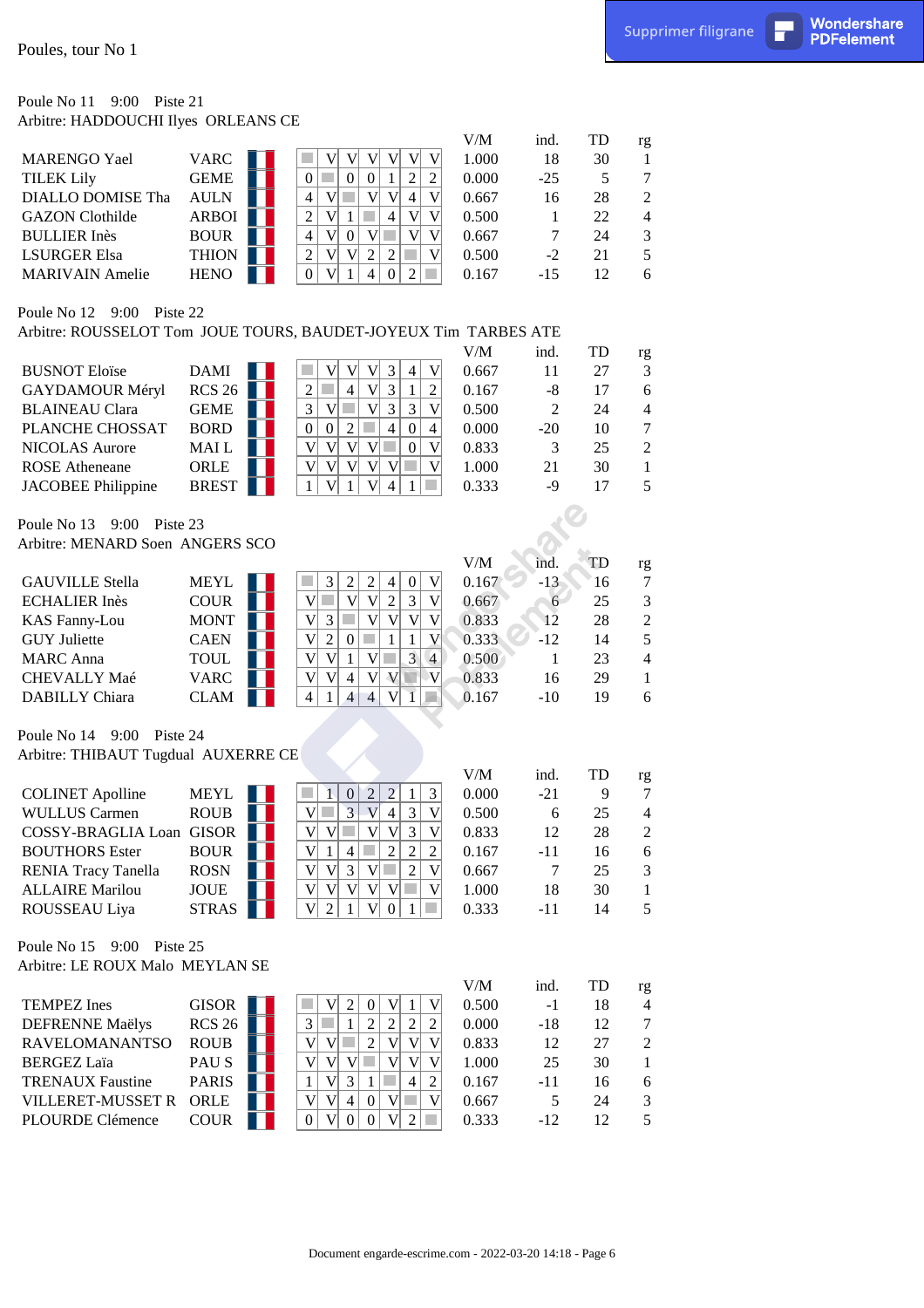# Classement à la fin des poules (ordre des rangs - 104 tireuses) par les page 104 tireuses de la fin des poules (ordre des rangs - 104 tireuses)

|           | Classement à la fin des poules (ordre des rangs - 104 tireuses) |                |               |                     |                          |           |               |                                                          | Supprimer filigrane | П | <b>Wondershare</b><br><b>PDFelement</b> |
|-----------|-----------------------------------------------------------------|----------------|---------------|---------------------|--------------------------|-----------|---------------|----------------------------------------------------------|---------------------|---|-----------------------------------------|
|           | rang   nom prénom                                               | drap.          | club          | $V\!/\!M$           | ind.                     | <b>TD</b> | groupe        |                                                          |                     |   |                                         |
| 1         | <b>DELANNOY Alix</b>                                            | Ш              | <b>ROUB</b>   | 1.000               | 28                       | 30        | qualifiée     |                                                          |                     |   |                                         |
| $\vert$ 2 | <b>MERCIER Constanc</b>                                         |                | PAU S         | 1.000               | 26                       | 30        | qualifiée     |                                                          |                     |   |                                         |
| 3         | <b>BERGEZ Laïa</b>                                              |                | PAU S         | 1.000               | 25                       | 30        | qualifiée     |                                                          |                     |   |                                         |
| 4         | <b>DELOUANE</b> Marye                                           |                | <b>THON</b>   | 1.000               | 24                       | 30        | qualifiée     |                                                          |                     |   |                                         |
|           | 5 FLAMENT Noemie                                                |                | <b>DINAR</b>  | 1.000               | 23                       | 30        | qualifiée     |                                                          |                     |   |                                         |
| $6 \mid$  | <b>AUZOULT</b> Louise                                           |                | <b>CHAR</b>   | 1.000               | 22                       | 30        | qualifiée     |                                                          |                     |   |                                         |
| 7         | KVISTORF-LARSE                                                  |                | <b>CHAR</b>   | 1.000               | 22                       | 25        | qualifiée     |                                                          |                     |   |                                         |
| 8         | <b>ROSE</b> Atheneane                                           |                | ORLE          | 1.000               | 21                       | 30        | qualifiée     |                                                          |                     |   |                                         |
| 9         | <b>BABANDO</b> Mathild                                          |                | <b>MAIL</b>   | 1.000               | $20\,$                   | 30        | qualifiée     |                                                          |                     |   |                                         |
| 10        | <b>ALLAIRE</b> Marilou                                          |                | JOUE          | 1.000               | 18                       | 30        | qualifiée     |                                                          |                     |   |                                         |
| 10        | MARENGO Yael                                                    |                | <b>VARC</b>   | 1.000               | 18                       | 30        | qualifiée     |                                                          |                     |   |                                         |
| 12        | <b>LARRIEULE Méliss</b>                                         |                | <b>TARB</b>   | 0.833               | $20\,$                   | 29        | qualifiée     |                                                          |                     |   |                                         |
| 13        | <b>MOLL</b> Lucille                                             |                | <b>PARIS</b>  | 0.833               | $20\,$                   | 28        | qualifiée     |                                                          |                     |   |                                         |
| 14        | <b>CAYRE</b> Juliette                                           |                | <b>STRAS</b>  | 0.833               | 19                       | 29        | qualifiée     |                                                          |                     |   |                                         |
| 15        | CHEVALLY Maé                                                    |                | <b>VARC</b>   | 0.833               | 16                       | 29        | qualifiée     |                                                          |                     |   |                                         |
| 16        | <b>COURT</b> Lucie                                              |                | ORLE          | 0.833               | 15                       | 27        | qualifiée     |                                                          |                     |   |                                         |
| 17        | <b>TINIERE Gabrielle</b>                                        |                | <b>MEYL</b>   | 0.833               | 13                       | 26        | qualifiée     |                                                          |                     |   |                                         |
| 18        | COSSY-BRAGLIA                                                   |                | <b>GISOR</b>  | 0.833               | 12                       | 28        | qualifiée     |                                                          |                     |   |                                         |
| 18        | <b>KAS Fanny-Lou</b>                                            |                | <b>MONT</b>   | 0.833               | 12                       | 28        | qualifiée     |                                                          |                     |   |                                         |
| 20        | HERVAGAULT He                                                   |                | <b>FOUG</b>   | 0.833               | 12                       | 27        | qualifiée     |                                                          |                     |   |                                         |
| 20        | RAVELOMANANT                                                    |                | <b>ROUB</b>   | 0.833               | 12                       | 27        | qualifiée     |                                                          |                     |   |                                         |
| 20        | <b>TANCHON Eleonor</b>                                          |                | <b>SEYSS</b>  | 0.833               | 12                       | 27        | qualifiée     |                                                          |                     |   |                                         |
| 23        | TENAILLEAU Char                                                 |                | <b>AUZE</b>   | 0.833               | 12                       | 26        | qualifiée     | <b>Zonte</b>                                             |                     |   |                                         |
| 24        | <b>NICOLAS</b> Aurore                                           |                | MAI L         | 0.833               | 3                        | 25        | qualifiée     |                                                          |                     |   |                                         |
| 25        | <b>BRUYAT</b> Constanc                                          |                | <b>RCS 26</b> | $\vert 0.800 \vert$ | 10                       | 22        | qualifiée     |                                                          |                     |   |                                         |
| 26        | <b>DIALLO DOMISE</b>                                            |                | <b>AULN</b>   | 0.667               | 16                       | 28        | qualifiée     |                                                          |                     |   |                                         |
| 27        | <b>BUSNOT Eloïse</b>                                            |                | <b>DAMI</b>   | 0.667               | 11                       | 27        | qualifiée     |                                                          |                     |   |                                         |
| 28        | <b>DE LA HOUPLIER</b>                                           |                | PAU S         | 0.667               | 10                       | 28        | qualifiée     |                                                          |                     |   |                                         |
| 29        | <b>BURDUJAN-CHE</b>                                             |                | VINCE         | 0.667               | 9                        |           | 24 qualifiée  |                                                          |                     |   |                                         |
|           | $30$ SAGAN Ines                                                 | $\mathbb{R}^n$ | <b>PARIS</b>  | 0.667               | 8 <sup>1</sup>           |           | 27 qualifiée  |                                                          |                     |   |                                         |
| 31        | <b>SAUSSINE Justine</b>                                         |                | <b>CLAM</b>   | 0.667               | $8\,$                    | 24        | qualifiée     |                                                          |                     |   |                                         |
|           | 32 WILLY BIRO SAK                                               |                | <b>THION</b>  | 0.667               | $\overline{7}$           | 26        | qualifiée     |                                                          |                     |   |                                         |
|           | 33 RENIA Tracy Tanell                                           |                | <b>ROSN</b>   | 0.667               | $\overline{7}$           | 25        | qualifiée     |                                                          |                     |   |                                         |
|           | 34 BULLIER Inès                                                 |                | <b>BOUR</b>   | 0.667               | $7\phantom{.}$           | 24        | qualifiée     |                                                          |                     |   |                                         |
|           | 34 MEGA Clémence                                                |                | <b>PAYS</b>   | 0.667               | 7                        | 24        | qualifiée     |                                                          |                     |   |                                         |
|           | 36 BEAUGENDRE Fel                                               |                | <b>NICE</b>   | 0.667               | 6                        | 26        | qualifiée     |                                                          |                     |   |                                         |
| 37        | <b>ECHALIER Inès</b>                                            |                | <b>COUR</b>   | 0.667               | 6                        | 25        | qualifiée     |                                                          |                     |   |                                         |
|           | 38   MENARD Heloïse                                             |                | <b>COMB</b>   | 0.667               | 6                        | 23        | qualifiée     |                                                          |                     |   |                                         |
| 39        | VILLERET-MUSSE                                                  |                | ORLE          | 0.667               | 5                        | 24        | qualifiée     |                                                          |                     |   |                                         |
| 40        | <b>REYNEN</b> Mathilde                                          |                | <b>DAMI</b>   | 0.667               | 5                        | 22        | qualifiée     |                                                          |                     |   |                                         |
| 41        | <b>THOLONIAT Louis</b>                                          |                | <b>BOUR</b>   | 0.667               | $\overline{\mathcal{A}}$ | 21        | qualifiée     |                                                          |                     |   |                                         |
|           | 42   MAHELE Jemima                                              |                | <b>AULN</b>   | 0.667               | 3                        | 24        | qualifiée     |                                                          |                     |   |                                         |
|           | 43 LUCAS Lilou                                                  |                | <b>MEYL</b>   | 0.667               | 1                        | 25        | qualifiée     |                                                          |                     |   |                                         |
|           | 44 SICARD Lucille                                               |                | <b>VANN</b>   | 0.667               | $-2$                     | 23        | qualifiée     |                                                          |                     |   |                                         |
| 45        | <b>MOREAU Ellie</b>                                             |                | <b>DAMI</b>   | 0.600               | $\boldsymbol{0}$         | 18        | qualifiée     |                                                          |                     |   |                                         |
| 46        | <b>WULLUS Carmen</b>                                            |                | <b>ROUB</b>   | 0.500               | 6                        | 25        | qualifiée     |                                                          |                     |   |                                         |
| 47        | NOEL Chloé                                                      |                | THION $0.500$ |                     | 5                        | 23        | qualifiée     |                                                          |                     |   |                                         |
| 48        | <b>GUIGNAUD Lilou</b>                                           |                | LEVIE         | 0.500               | $\overline{\mathcal{A}}$ | 22        | qualifiée     |                                                          |                     |   |                                         |
| 49        | <b>BLAINEAU Clara</b>                                           |                | <b>GEME</b>   | 0.500               | $\mathbf{2}$             | 24        | qualifiée     |                                                          |                     |   |                                         |
|           | 50 DAVILLERD Alix                                               |                | <b>NANC</b>   | 0.500               | $\overline{\mathbf{c}}$  | 23        | qualifiée     |                                                          |                     |   |                                         |
|           | 51   MENANT-RENAR                                               |                | <b>AUZE</b>   | 0.500               | $\overline{c}$           | 22        | qualifiée     |                                                          |                     |   |                                         |
|           | 52   MARC Anna                                                  |                | TOUL          | 0.500               | $\mathbf{1}$             | 23        | qualifiée     |                                                          |                     |   |                                         |
| 53        | <b>GAZON</b> Clothilde                                          |                | ARBOI   0.500 |                     | $\mathbf{1}$             | 22        | qualifiée     |                                                          |                     |   |                                         |
|           | 54 GOULET Julie                                                 |                | <b>MERI</b>   | 0.500               | 1                        | 21        | $ $ qualifiée |                                                          |                     |   |                                         |
|           |                                                                 |                |               |                     |                          |           |               | Document engarde-escrime.com - 2022-03-20 14:18 - Page 7 |                     |   |                                         |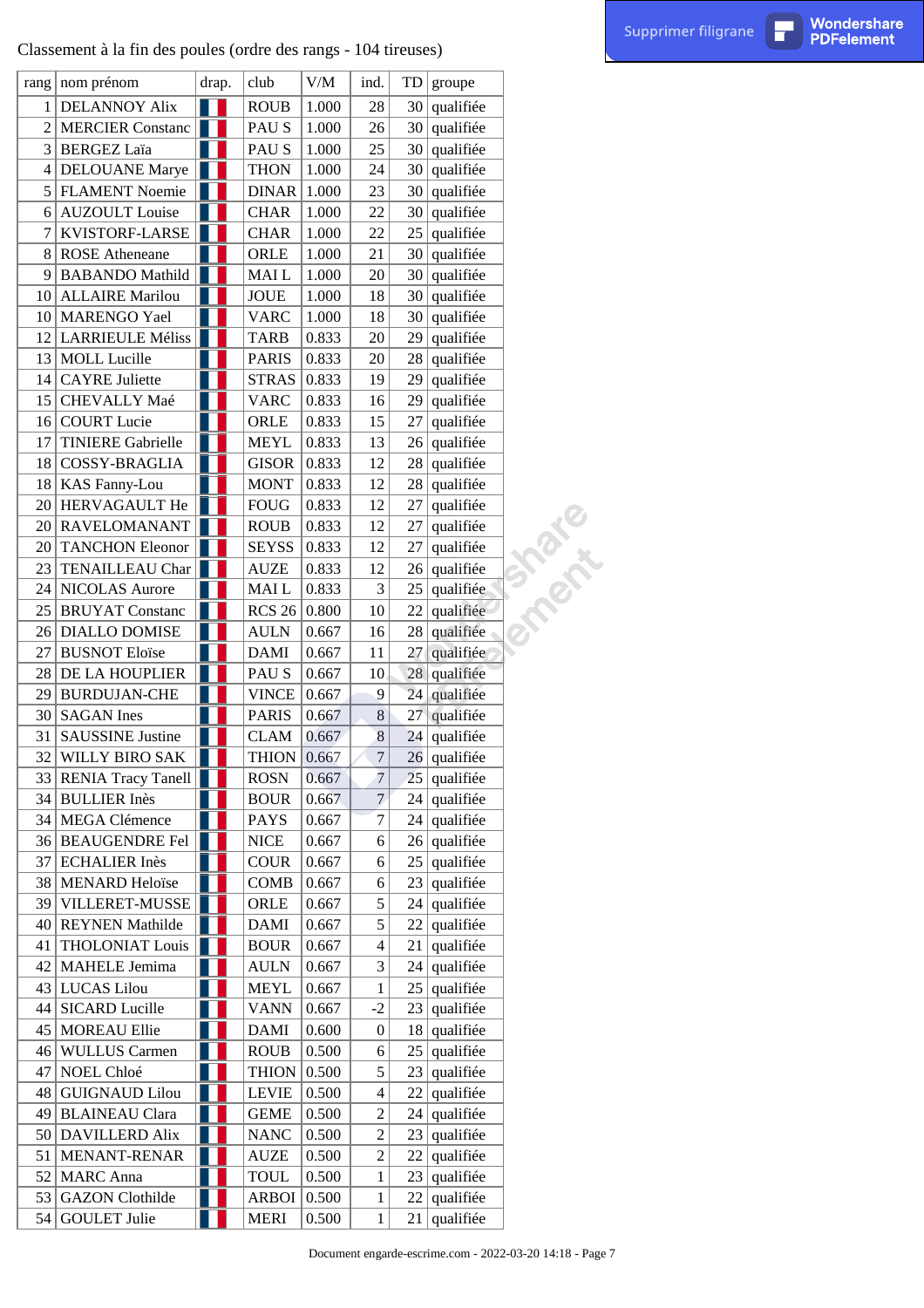## Classement à la fin des poules (ordre des rangs - 104 tireuses)

|    | Classement à la fin des poules (ordre des rangs - 104 tireuses) |       |                 |                     |       |    |                             |                                                          | Supprimer filigrane | П | Wondershare<br><b>PDFelement</b> |
|----|-----------------------------------------------------------------|-------|-----------------|---------------------|-------|----|-----------------------------|----------------------------------------------------------|---------------------|---|----------------------------------|
|    | rang   nom prénom                                               | drap. | club            | $V\!/\!M$           | ind.  | TD | groupe                      |                                                          |                     |   |                                  |
| 55 | <b>TEMPEZ</b> Ines                                              | Ш     | <b>GISOR</b>    | 0.500               | $-1$  | 18 | qualifiée                   |                                                          |                     |   |                                  |
|    | 56 LSURGER Elsa                                                 |       | THION $0.500$   |                     | $-2$  | 21 | qualifiée                   |                                                          |                     |   |                                  |
| 57 | LE GOFF Iris                                                    |       | <b>THON</b>     | 0.500               | $-3$  | 18 | qualifiée                   |                                                          |                     |   |                                  |
|    | 58 BOUCHET Maëlle                                               |       | <b>RCS 26</b>   | 0.500               | $-4$  | 19 | qualifiée                   |                                                          |                     |   |                                  |
| 58 | KOVACEVIC Emm                                                   | H     | <b>BOUR</b>     | 0.500               | $-4$  | 19 | qualifiée                   |                                                          |                     |   |                                  |
|    | 60 CROS Soaliah                                                 |       | <b>RCS 26</b>   | 0.500               | $-6$  | 17 | qualifiée                   |                                                          |                     |   |                                  |
| 61 | <b>MONTALS Lyla</b>                                             |       | ORLE            | 0.400               | $-5$  | 14 | qualifiée                   |                                                          |                     |   |                                  |
| 62 | <b>LESNE</b> Yseult                                             |       | <b>BORD</b>     | 0.333               | 1     | 22 | qualifiée                   |                                                          |                     |   |                                  |
| 63 | <b>GRONNIER Lou</b>                                             |       | <b>DRAG</b>     | 0.333               | $-1$  | 20 | qualifiée                   |                                                          |                     |   |                                  |
| 64 | <b>MICHEL Lucie</b>                                             |       | <b>ROSN</b>     | 0.333               | $-2$  | 21 | qualifiée                   |                                                          |                     |   |                                  |
| 65 | <b>VIRMONT Edith</b>                                            |       | <b>BOUR</b>     | 0.333               | $-4$  | 21 | qualifiée                   |                                                          |                     |   |                                  |
| 66 | LAGRELLE Juliette                                               |       | <b>MOUV</b>     | 0.333               | $-4$  | 20 | qualifiée                   |                                                          |                     |   |                                  |
| 67 | PRESTAT Maelys                                                  | H     | <b>BOUR</b>     | 0.333               | $-5$  | 19 | qualifiée                   |                                                          |                     |   |                                  |
| 68 | TENAILLEAU Océ                                                  | Ш     | <b>AUZE</b>     | 0.333               | $-6$  |    | $18$ qualifiée              |                                                          |                     |   |                                  |
| 69 | <b>BOUVIER Romane</b>                                           |       | <b>AUXE</b>     | 0.333               | $-8$  | 16 | qualifiée                   |                                                          |                     |   |                                  |
|    | 70 DEGROS Louise                                                | H     | <b>GISOR</b>    | 0.333               | $-9$  | 17 | qualifiée                   |                                                          |                     |   |                                  |
|    | 70 JACOBEE Philippin                                            | H     | <b>BREST</b>    | 0.333               | $-9$  | 17 | qualifiée                   |                                                          |                     |   |                                  |
|    | 72 LAMBERT Inaya                                                |       | RCS 26 $ 0.333$ |                     | $-9$  |    | $16$ qualifiée              |                                                          |                     |   |                                  |
| 73 | <b>CHAMPREDONDE</b>                                             |       | <b>DRAG</b>     | 0.333               | $-9$  | 14 | qualifiée                   |                                                          |                     |   |                                  |
|    | 74   PAUGAM Rose                                                |       | ST BRI 0.333    |                     | $-11$ | 16 | qualifiée                   |                                                          |                     |   |                                  |
| 75 | <b>ROUSSEAU Liya</b>                                            |       | <b>STRAS</b>    | 0.333               | $-11$ | 14 | qualifiée                   | T 2021 E                                                 |                     |   |                                  |
|    | 76 BLOUET LERAN J                                               | H     | <b>BREST</b>    | 0.333               | $-12$ |    | $14$ qualifiée              |                                                          |                     |   |                                  |
|    | 76 GUY Juliette                                                 |       | <b>CAEN</b>     | 0.333               | $-12$ | 14 | qualifiée                   |                                                          |                     |   |                                  |
|    | 76   MEGE Agathe                                                |       | RCS 26 $ 0.333$ |                     | $-12$ | 14 | qualifiée                   |                                                          |                     |   |                                  |
| 79 | PLOURDE Clémenc                                                 | H     | <b>COUR</b>     | 0.333               | $-12$ | 12 | qualifiée                   |                                                          |                     |   |                                  |
| 80 | THAUVIN Nolwenn                                                 |       | <b>AUXE</b>     | 0.200               | $-10$ | 12 | qualifiée                   |                                                          |                     |   |                                  |
| 81 | GAYDAMOUR Mé                                                    |       | <b>RCS 26</b>   | 0.167               | $-8$  | 17 | qualifiée                   |                                                          |                     |   |                                  |
| 82 | <b>DOREE Jeanne</b>                                             |       | <b>MAIS</b>     | 0.167               | $-9$  | 17 | qualifiée                   |                                                          |                     |   |                                  |
| 83 | <b>DABILLY</b> Chiara                                           |       | <b>CLAM</b>     | 0.167               | $-10$ | 19 | qualifiée                   |                                                          |                     |   |                                  |
|    | 84 BOUTHORS Ester                                               | H I   | <b>BOUR</b>     | 0.167               | $-11$ |    | 16 qualifiée                |                                                          |                     |   |                                  |
| 84 | <b>TRENAUX Faustine</b>                                         |       | <b>PARIS</b>    | 0.167               | $-11$ |    | 16 qualifiée                |                                                          |                     |   |                                  |
|    | 86 GAUVILLE Stella                                              |       | MEYL            | 0.167               | $-13$ | 16 | qualifiée                   |                                                          |                     |   |                                  |
| 87 | <b>BARATTERO Julie</b>                                          |       | <b>DRAG</b>     | 0.167               | $-13$ | 13 | qualifiée                   |                                                          |                     |   |                                  |
|    |                                                                 |       |                 | 0.167               | $-14$ |    | $14$ qualifiée              |                                                          |                     |   |                                  |
|    | 88 GAY Loise<br><b>MARIVAIN</b> Amelie                          | H     | MAI L           |                     |       |    |                             |                                                          |                     |   |                                  |
| 89 |                                                                 |       | <b>HENO</b>     | 0.167               | $-15$ | 12 | qualifiée                   |                                                          |                     |   |                                  |
|    | 90 SPAAK Leïla                                                  |       | RCS $26 0.167$  |                     | $-16$ | 11 | qualifiée                   |                                                          |                     |   |                                  |
| 91 | LAYRAC Prune                                                    |       | <b>CAEN</b>     | 0.167               | $-16$ | 10 | qualifiée                   |                                                          |                     |   |                                  |
| 92 | <b>THILLOU Lucie</b><br><b>NAHUET</b> Cassandr                  |       | ORLE            | 0.167               | $-17$ |    | $12$ qualifiée<br>qualifiée |                                                          |                     |   |                                  |
| 93 |                                                                 |       | <b>HENO</b>     | 0.000               | $-17$ | 8  |                             |                                                          |                     |   |                                  |
| 94 | <b>DEFRENNE Maëlys</b><br>95 BOUCHET Anouk                      |       | RCS $26 0.000$  |                     | $-18$ | 12 | qualifiée                   |                                                          |                     |   |                                  |
|    |                                                                 |       | <b>RCS 26</b>   | $\vert 0.000 \vert$ | $-20$ | 10 | qualifiée                   |                                                          |                     |   |                                  |
|    | 95 PLANCHE CHOSS                                                | H     | <b>BORD</b>     | 0.000               | $-20$ |    | $10$ qualifiée              |                                                          |                     |   |                                  |
| 97 | COLINET Apolline                                                |       | <b>MEYL</b>     | 0.000               | $-21$ | 9  | qualifiée                   |                                                          |                     |   |                                  |
| 97 | <b>PARIS</b> Clarie                                             |       | <b>VERN</b>     | 0.000               | $-21$ | 9  | qualifiée                   |                                                          |                     |   |                                  |
| 99 | <b>ROBIN</b> Emma                                               |       | <b>MONE</b>     | 0.000               | $-22$ | 8  | qualifiée                   |                                                          |                     |   |                                  |
|    | 100 LE GOFF Tessa                                               |       | <b>THON</b>     | 0.000               | $-23$ | 7  | qualifiée                   |                                                          |                     |   |                                  |
|    | 100 SABATIER-PROV                                               |       | <b>AUXE</b>     | 0.000               | $-23$ | 7  | qualifiée                   |                                                          |                     |   |                                  |
|    | 102 LELEU Candice                                               |       | <b>AUXE</b>     | 0.000               | $-25$ | 5  | qualifiée                   |                                                          |                     |   |                                  |
|    | 102 TEMZI Islem                                                 |       | <b>ROSN</b>     | 0.000               | $-25$ | 5  | qualifiée                   |                                                          |                     |   |                                  |
|    | 102 TILEK Lily                                                  |       | <b>GEME</b>     | 0.000               | $-25$ |    | $5$ qualifiée               |                                                          |                     |   |                                  |
|    |                                                                 |       |                 |                     |       |    |                             | Document engarde-escrime.com - 2022-03-20 14:18 - Page 8 |                     |   |                                  |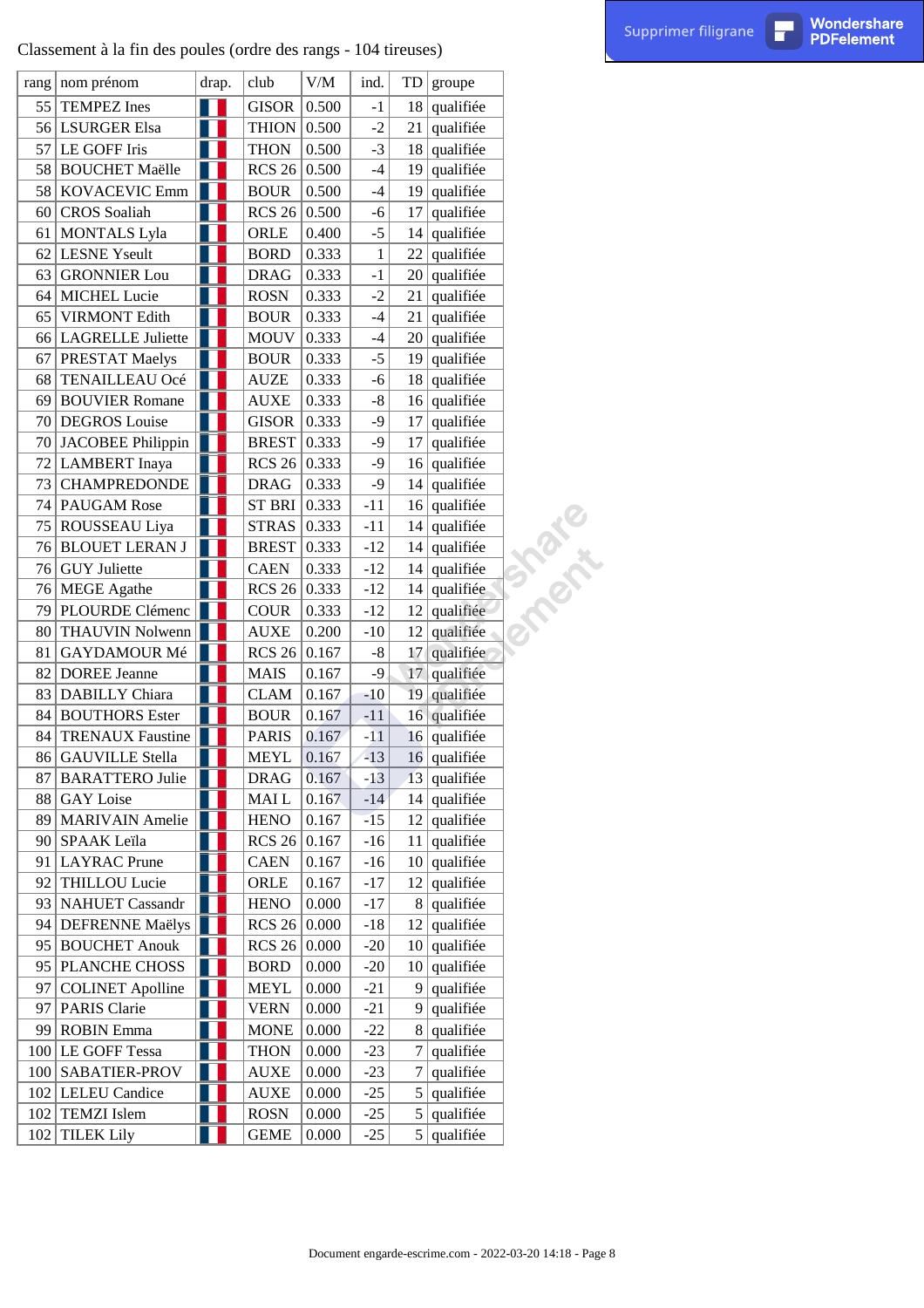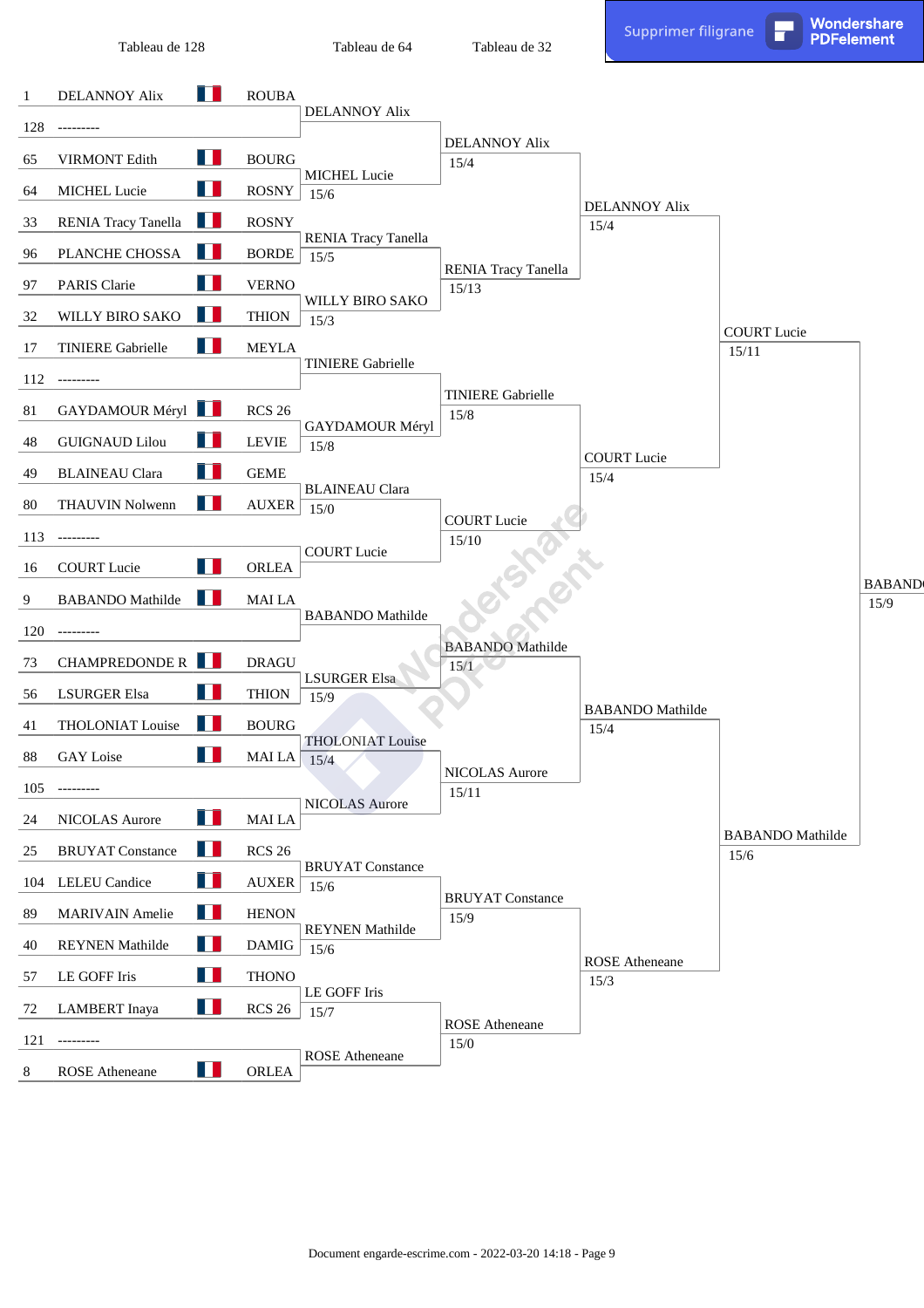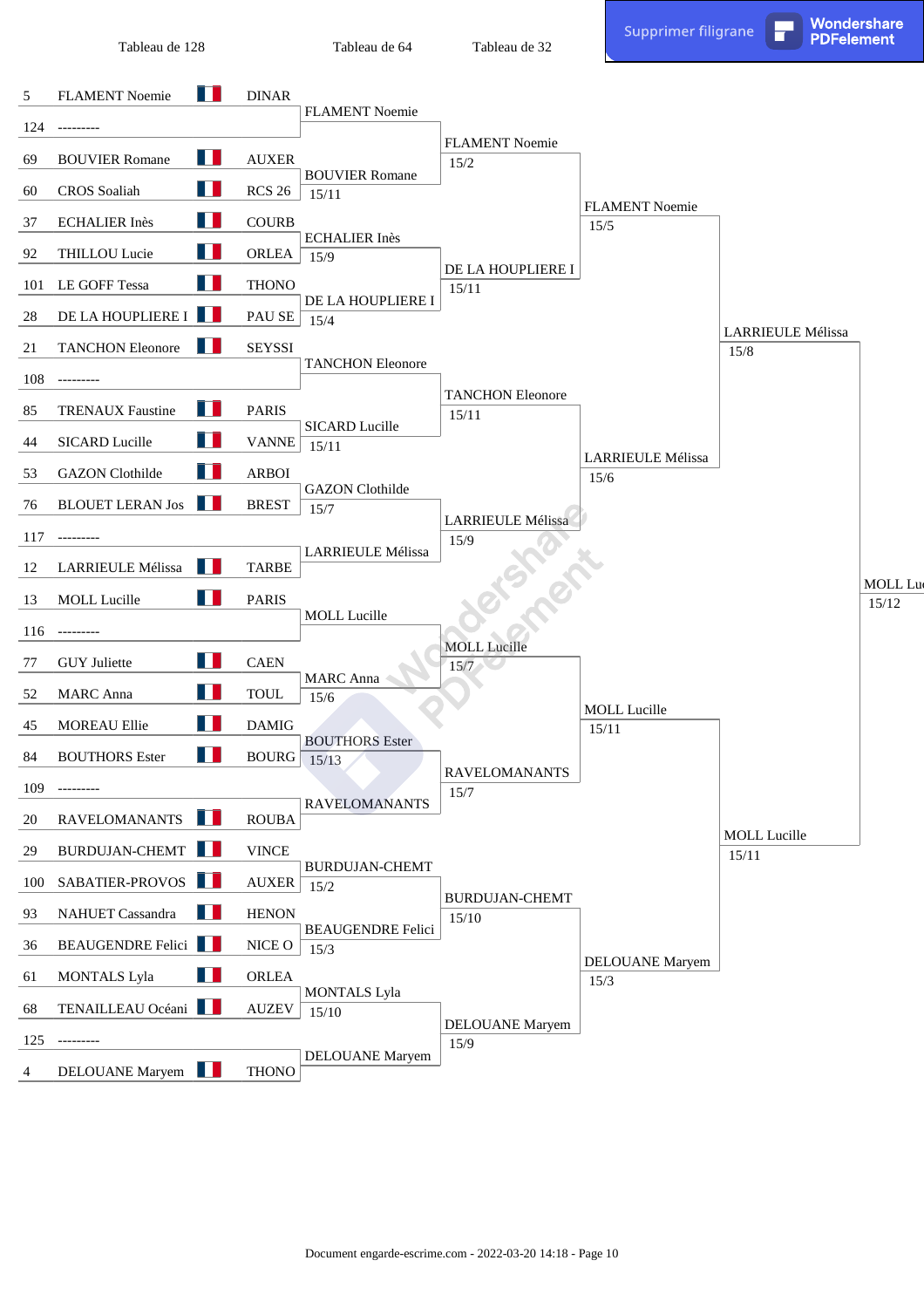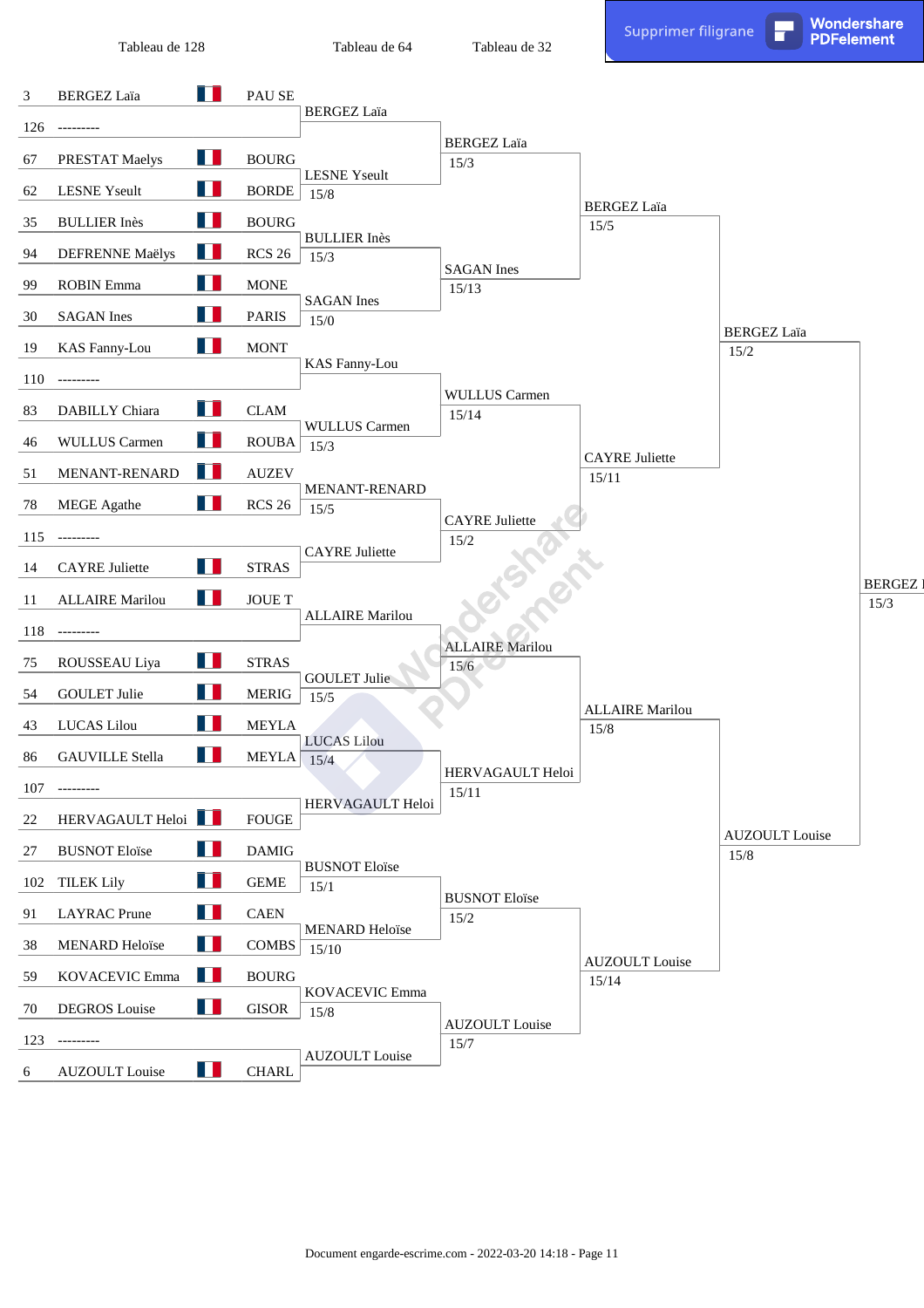Tableau de 64

PDFelement Tableau de Br

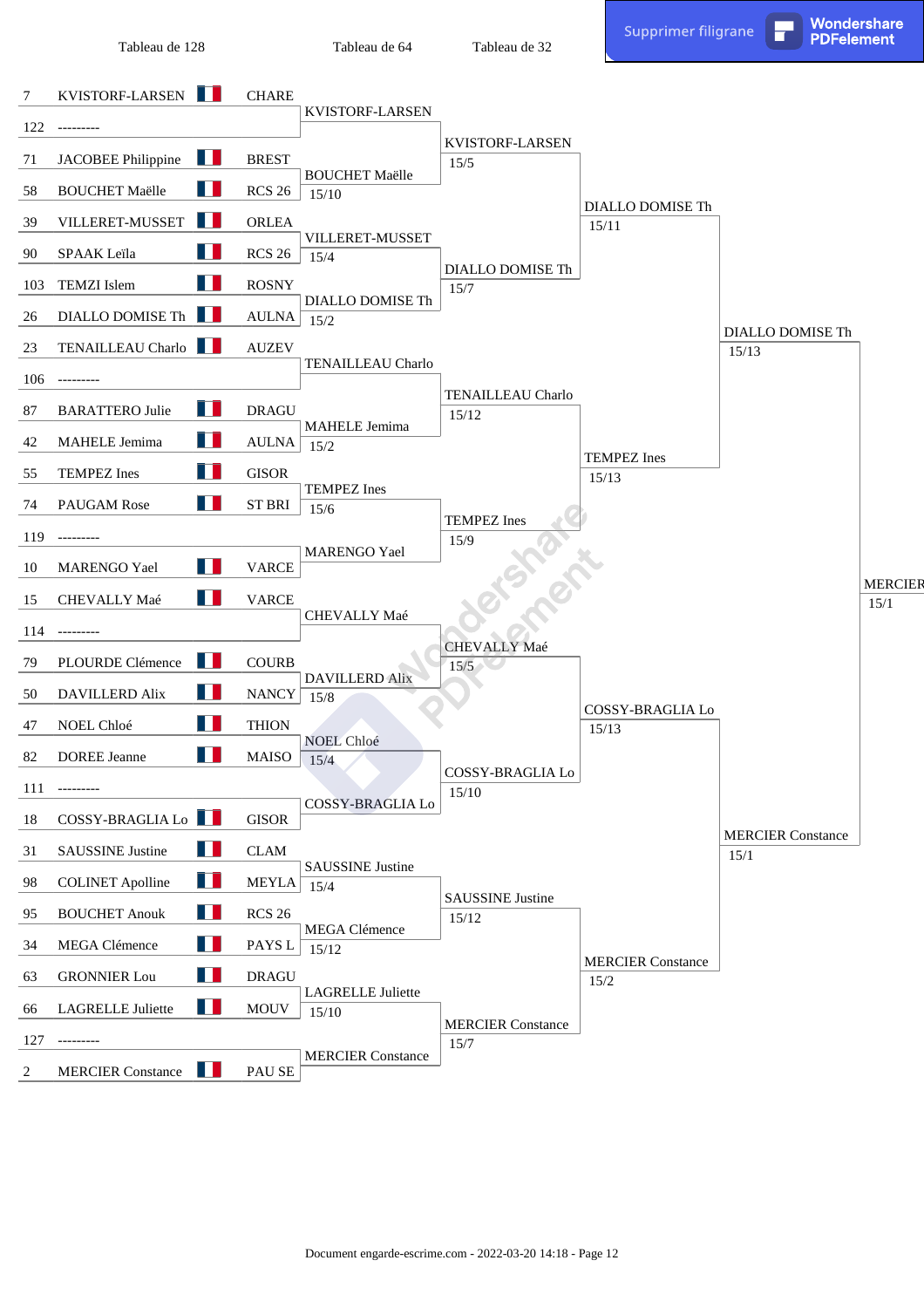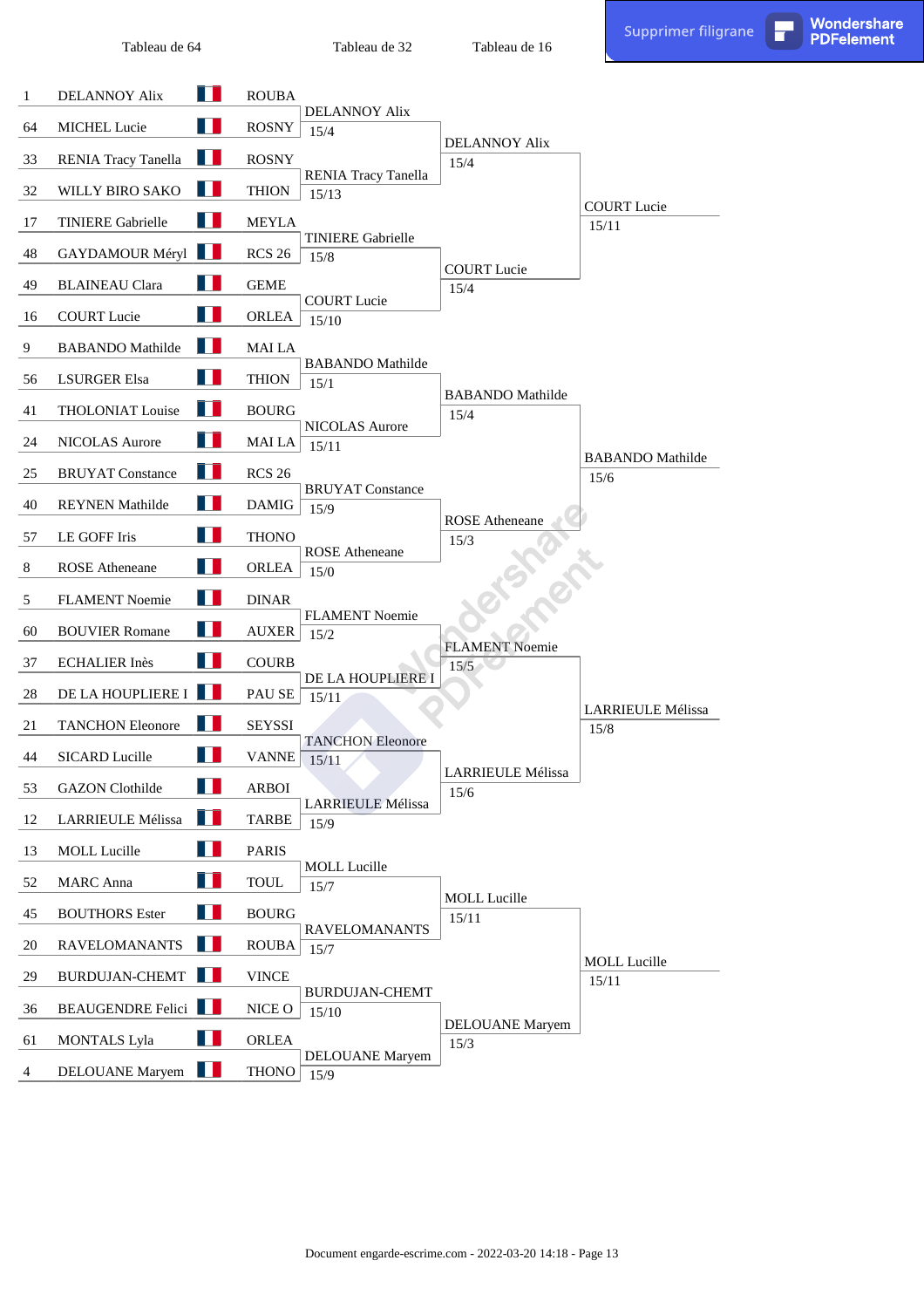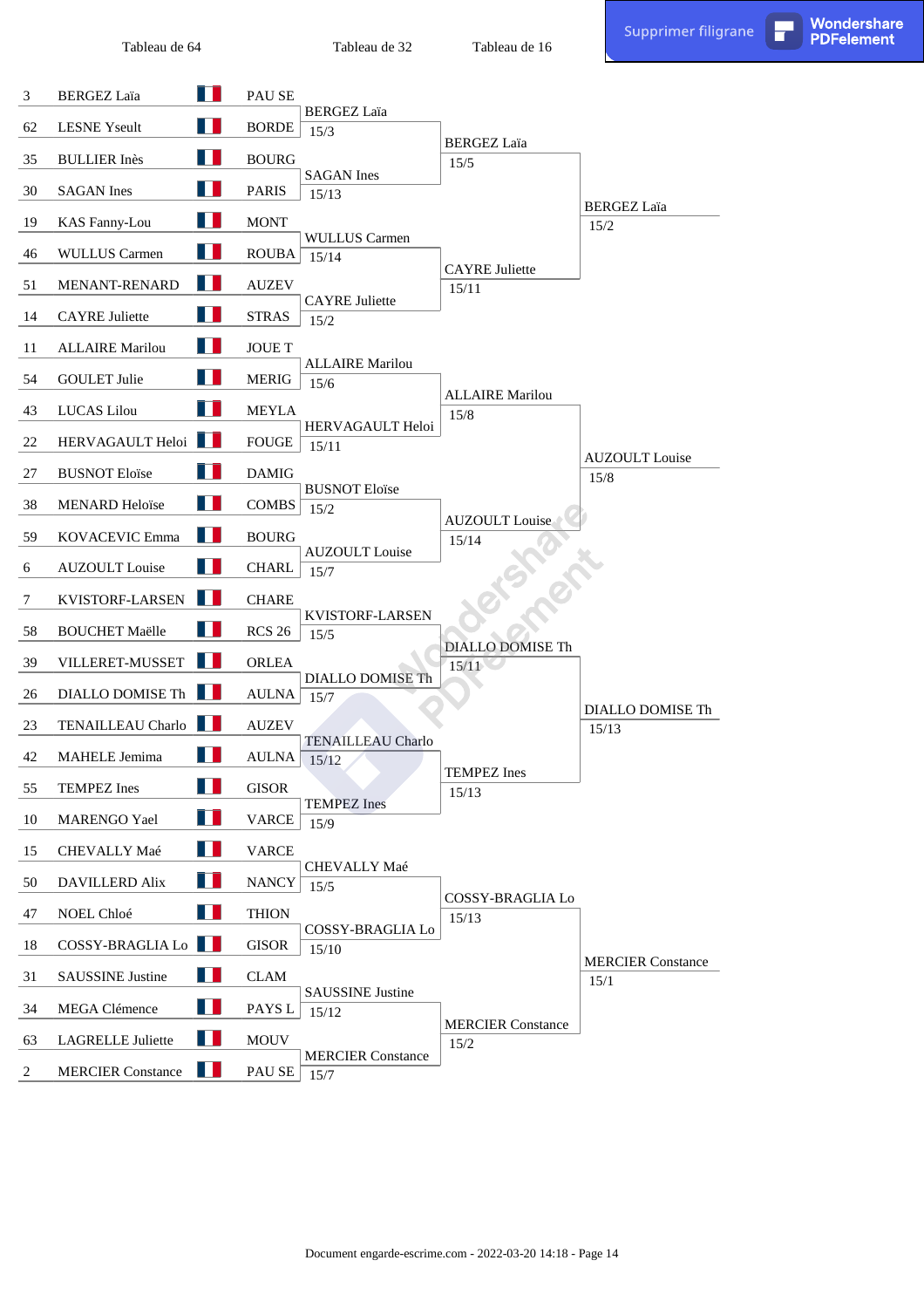Demi-finales

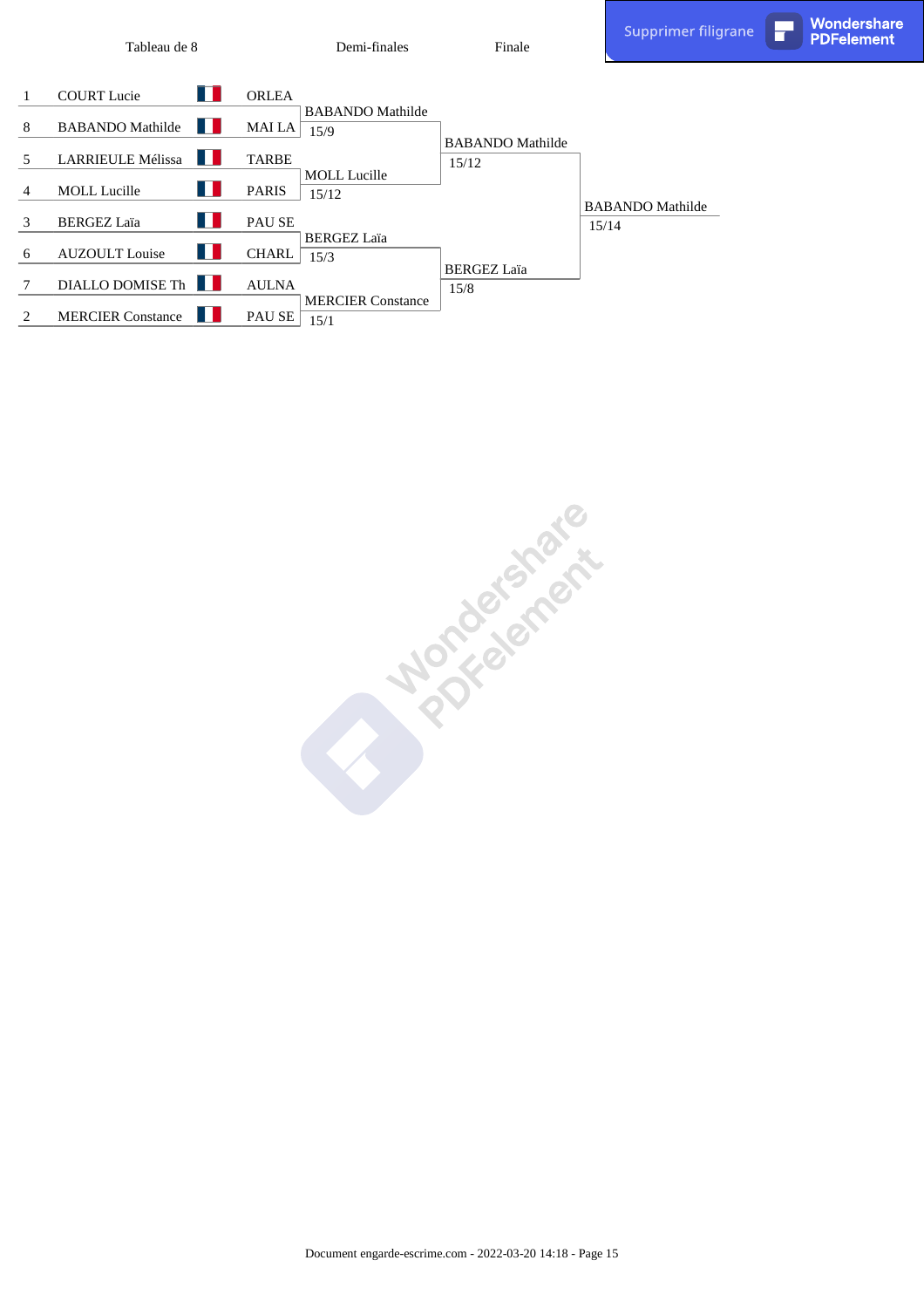### Classement général (ordre des rangs - 105 tireuses)

| rang   nom prénom     | drap. |  | club          | statut |                     |
|-----------------------|-------|--|---------------|--------|---------------------|
| 1 BABANDO Mathild     |       |  | MAI L         |        |                     |
| 2   BERGEZ Laïa       |       |  | PAU S         |        |                     |
| 3 MERCIER Constanc    |       |  | PAU S         |        |                     |
| 3 MOLL Lucille        |       |  | <b>PARIS</b>  |        |                     |
| 5 AUZOULT Louise      |       |  | CHAR          |        |                     |
| 6 LARRIEULE Méliss    |       |  | TARB          |        |                     |
| 7 COURT Lucie         |       |  | ORLE          |        |                     |
| 8 DIALLO DOMISE       |       |  | <b>AULN</b>   |        |                     |
| 9 DELANNOY Alix       |       |  | <b>ROUB</b>   |        |                     |
| 10 DELOUANE Marye     |       |  | <b>THON</b>   |        |                     |
| 11   FLAMENT Noemie   |       |  | <b>DINAR</b>  |        |                     |
| 12 ROSE Atheneane     |       |  | ORLE          |        |                     |
| 13 ALLAIRE Marilou    |       |  | JOUE          |        |                     |
| 14 CAYRE Juliette     |       |  | <b>STRAS</b>  |        |                     |
| 15 COSSY-BRAGLIA      |       |  | <b>GISOR</b>  |        |                     |
| 16 TEMPEZ Ines        |       |  | <b>GISOR</b>  |        |                     |
| 17 KVISTORF-LARSE     |       |  | CHAR          |        |                     |
| 18 CHEVALLY Maé       |       |  | VARC          |        |                     |
|                       |       |  |               |        |                     |
| 19 TINIERE Gabrielle  |       |  | MEYL          |        | <b>Jongdefeater</b> |
| 20 HERVAGAULT He      |       |  | <b>FOUG</b>   |        |                     |
| 20 RAVELOMANANT       |       |  | <b>ROUB</b>   |        |                     |
| 20 TANCHON Eleonor    |       |  | <b>SEYSS</b>  |        |                     |
| 23 TENAILLEAU Char    |       |  | AUZE          |        |                     |
| 24 NICOLAS Aurore     |       |  | MAI L         |        |                     |
| 25 BRUYAT Constanc    |       |  | <b>RCS 26</b> |        |                     |
| 26 BUSNOT Eloïse      |       |  | DAMI          |        |                     |
| 27 DE LA HOUPLIER     |       |  | PAU S         |        |                     |
| 28 BURDUJAN-CHE       |       |  | <b>VINCE</b>  |        |                     |
| 29 SAGAN Ines         |       |  | PARIS         |        |                     |
| 30 SAUSSINE Justine   |       |  | <b>CLAM</b>   |        |                     |
| 31 RENIA Tracy Tanell |       |  | ROSN          |        |                     |
| 32 WULLUS Carmen      |       |  | <b>ROUB</b>   |        |                     |
| 33   MARENGO Yael     |       |  | <b>VARC</b>   |        |                     |
| 34   KAS Fanny-Lou    |       |  | <b>MONT</b>   |        |                     |
| 35 WILLY BIRO SAK     |       |  | <b>THION</b>  |        |                     |
| 36 BULLIER Inès       |       |  | <b>BOUR</b>   |        |                     |
| 36 MEGA Clémence      |       |  | <b>PAYS</b>   |        |                     |
| 38 BEAUGENDRE Fel     |       |  | NICE          |        |                     |
| 39 ECHALIER Inès      |       |  | <b>COUR</b>   |        |                     |
| 40 MENARD Heloïse     |       |  | COMB          |        |                     |
| 41 VILLERET-MUSSE     |       |  | ORLE          |        |                     |
| 42 REYNEN Mathilde    |       |  | <b>DAMI</b>   |        |                     |
| 43 THOLONIAT Louis    |       |  | <b>BOUR</b>   |        |                     |
| 44   MAHELE Jemima    |       |  | <b>AULN</b>   |        |                     |
| 45   LUCAS Lilou      |       |  | MEYL          |        |                     |
| 46 SICARD Lucille     |       |  | <b>VANN</b>   |        |                     |
| 47 NOEL Chloé         |       |  | THION         |        |                     |
| 48 BLAINEAU Clara     |       |  | GEME          |        |                     |
| 49 DAVILLERD Alix     |       |  | <b>NANC</b>   |        |                     |
| 50   MENANT-RENAR     |       |  | AUZE          |        |                     |
| 51   MARC Anna        |       |  | TOUL          |        |                     |
| 52 GAZON Clothilde    |       |  | ARBOI         |        |                     |
| 53 GOULET Julie       |       |  | MERI          |        |                     |
| 54 LSURGER Elsa       |       |  | <b>THION</b>  |        |                     |